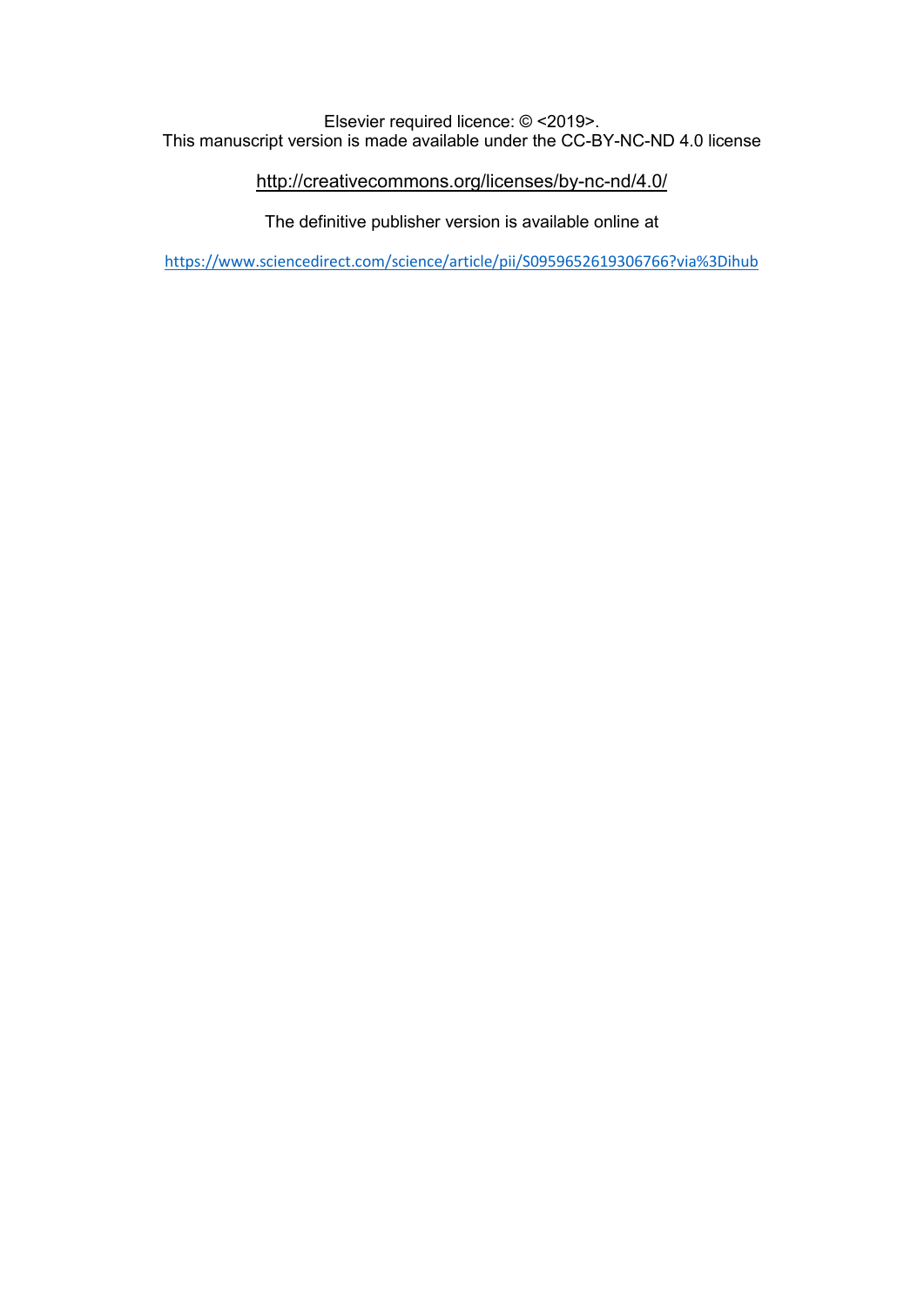# **Collaborative consumption practices in Southeast Asian cities: prospects for growth and sustainability**

Monique Retamal<sup>1,2</sup>

<sup>1</sup> Fenner School of Environment and Society, Australian National University <sup>2</sup> Institute for Sustainable Futures, University of Technology, Sydney. Level 10, UTS Building 10, 235 Jones Street, Ultimo NSW 2007, Australia. monique.retamal@uts.edu.au

**Keywords:** sharing economy, social practice theory, product-service systems, emerging economies

### **Abstract**

Collaborative consumption and its alter ego "the sharing economy" have attracted significant attention in recent years due to the emergence of new business models, industry disruption, regulatory issues and the potential social, economic and environmental impacts of these consumption practices. Academic literature on collaborative consumption (CC) to date has focused on high-income countries, and there has been little examination of CC practices in emerging or developing economies. With the potential for CC to offer more sustainable consumption options, understanding its applications and impact is relevant to the sustainable development goals. This study examines the prospects for broader uptake of CC practices in Southeast Asia, using a social practice theory framework, and then considers these prospects with regard to their potential to offer more sustainable consumption options. The analysis draws on qualitative field data and the results from four studies examining the current use of CC in three cities – Bangkok, Metro Manila and Hanoi. CC services were found to be established and normalised, with strong prospects for further uptake due to alignment with existing practice configurations. However, shared-access CC practices currently face significant resistance in all three cities. In the future, growth in the middle classes and the development of a supportive institutional environment may help to normalise shared-access CC and create a shift in consumer perceptions.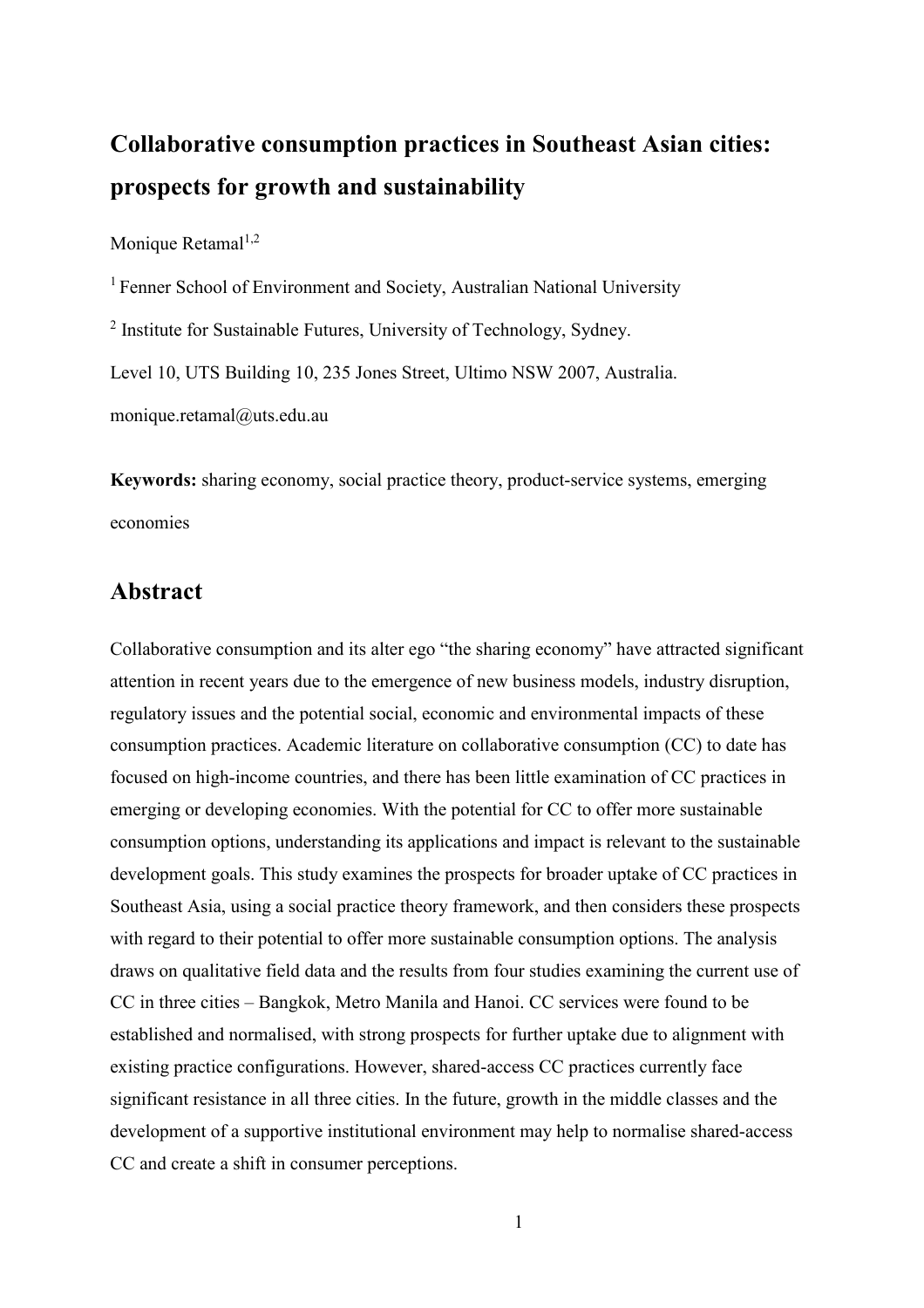# **Introduction and Background**

Collaborative consumption of household goods and services has primarily been observed and studied in highly industrialised countries, in markets that are already saturated with consumer goods. In these settings, collaborative consumption offers consumers a shift from ownership to "access" (Botsman and Rogers, 2010). However, in emerging economies the situation is different, as rapidly growing middle classes are seeking to gain access or ownership to new consumer goods for the first time. By offering opportunities to share consumption, collaborative consumption (CC) businesses may have the potential to reduce the overall demand for material goods (Heiskanen and Jalas, 2003; Tukker and Tischner, 2006). CC is therefore a topic of interest for sustainable development agendas, and has been suggested as a strategy for shifting to more sustainable lifestyles (Akenji and Chen, 2016; Mont et al., 2014). CC is also related to product-service systems and access- or performance- based business models, which are expected to contribute to a circular economy (Bocken et al., 2014; Geissdoerfer et al., 2017). However, there is presently a lack of literature examining the use and impacts of CC in developing or emerging economies (Hira, 2017; Hira and Reilly, 2017). This study examines the prospects for collaborative consumption businesses in Southeast Asia, a region in which consumption is growing rapidly (Schandl and West, 2010), and is a focus of efforts for sustainable consumption and production (Hoballah, 2014).

Most definitions for collaborative consumption are broad, for example, Belk considers collaborative consumption to be "people coordinating the acquisition and distribution of a resource for a fee or other compensation" (Belk, 2014, p. 1597). Botsman's (2015) definition of CC includes sharing of tangible and intangible resources (such as skills) via monetary or non-monetary exchanges. Botsman and Rogers (2010) find overlap between collaborative consumption and product-service systems (PSS), where customers pay to access goods, rather than owning them. This is also known in the literature as "access-based consumption" (Bardhi and Eckhardt, 2012). Martin (2016) equates collaborative consumption with the sharing economy, however, recent work suggests the sharing economy is defined more narrowly than CC. Codagnone & Martens (2016) and Frenken & Schor (2017) propose that the sharing economy refers specifically to consumer-to-consumer exchanges (C2C), where consumers share their idle resources and provide other consumers with temporary access. This definition excludes businesses that provide customers with shared-access to goods, for example through bikeshare or carshare. In this study, I am interested in businesses that enable consumers to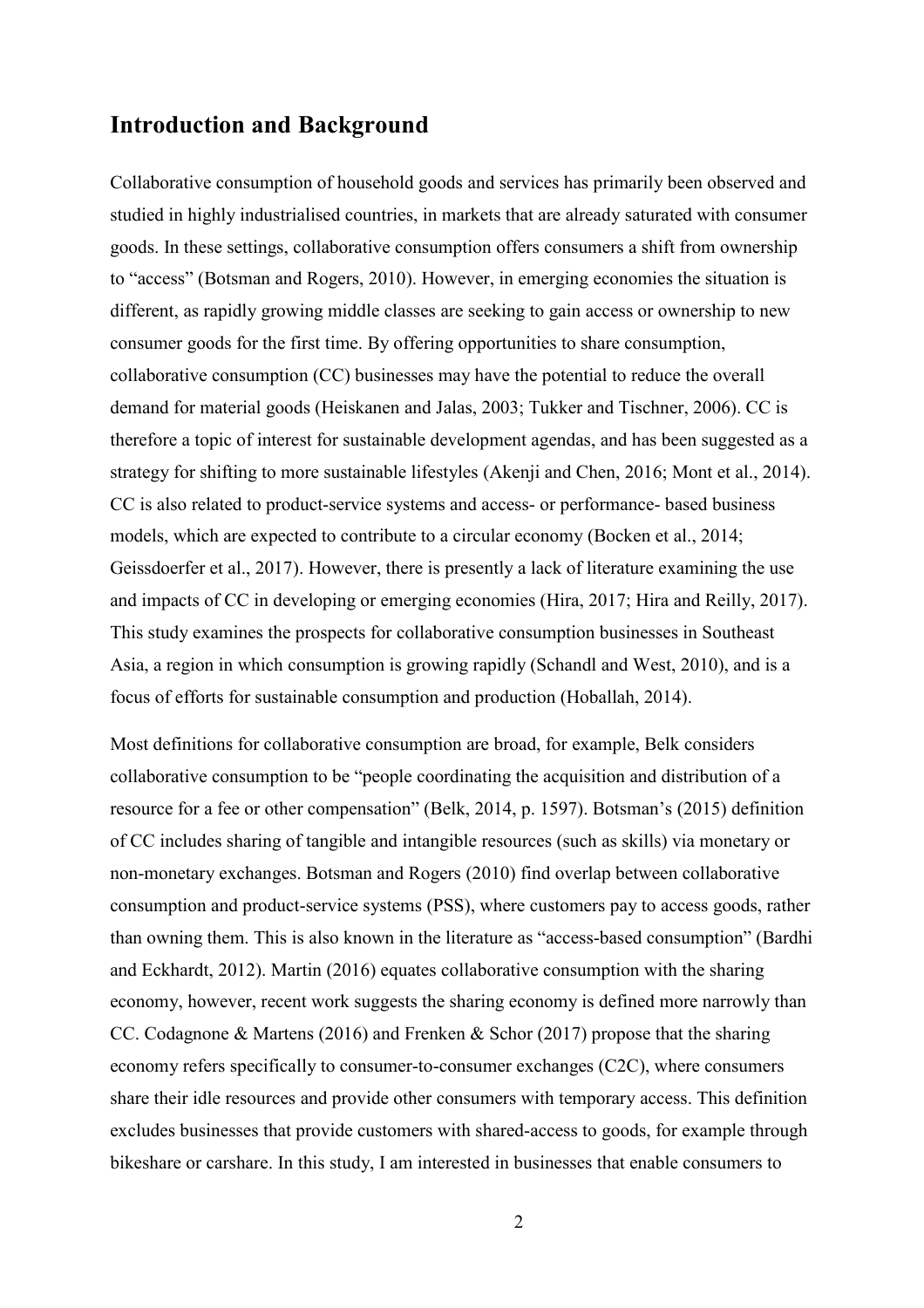share goods through business-to-consumer (B2C) or consumer-to-consumer (C2C) exchanges, and consequently use the broader term collaborative consumption.

Of all of these concepts, the literature regarding product-service systems (PSS) is the most developed, and while historically PSS has tended to focus on business-to-business (B2B) applications (Tukker, 2015), the PSS literature offers useful insights regarding the sustainability of PSS models, as well as barriers to their uptake.

# **Considering the context for sustainability**

In a major qualitative assessment of PSS, Tukker and Tischner (2006) identified business model types that are most likely to achieve gains in resource efficiency. Their findings are set out in [Table 1.](#page-3-0) Accordingly, this paper has focused on the four business types that have a high potential for resource efficiency improvements, which are collectively referred to as "services to replace products" or "shared-access" businesses in this paper.

| Business model type assessed by Tukker &                                                  | <b>Resource efficiency</b> | <b>Referred to in</b>           |
|-------------------------------------------------------------------------------------------|----------------------------|---------------------------------|
| Tischner (2006)                                                                           | improvement expected       | this study as                   |
|                                                                                           | according to Tukker        |                                 |
|                                                                                           | & Tischner (2006)          |                                 |
| 1. <i>paying for a functional result</i> (e.g.<br>performance contracting for lighting or | up to $90\%$               | Services to<br>replace products |
| cooling)                                                                                  |                            |                                 |
| 2. paying per unit of use (e.g. shared                                                    | up to $50\%$               | Services to                     |
| laundries)                                                                                |                            | replace products                |
| 3. product renting and sharing (e.g. bike                                                 | up to $50\%$               | Shared-access                   |
| share, clothing rental)                                                                   |                            |                                 |
| 4. <i>product pooling</i> (e.g. ride-pooling)                                             | up to $50\%$               | Shared-access                   |
| other types of leasing and product-<br>5.                                                 | up to $20%$                | Not investigated                |
| oriented PSS business types                                                               |                            | in this study                   |

### <span id="page-3-0"></span>**Table 1: Business model types and their expected resource efficiency**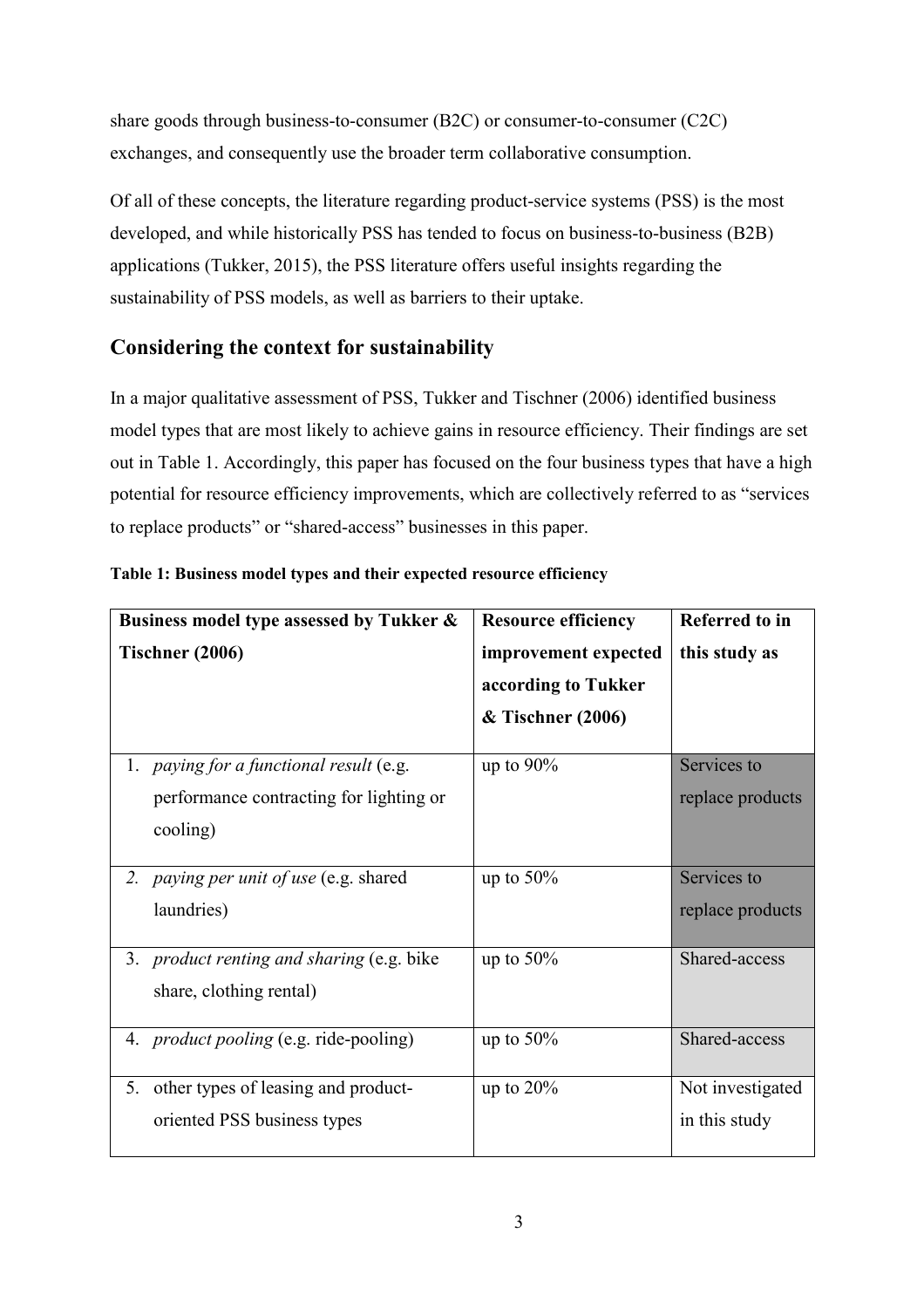While these PSS business types are considered more likely to yield environmental benefits, research shows that outcomes are dependent on the context and business model (Demailly and Novel, 2014; Tukker, 2015). It is therefore important to understand the contextual factors that can enable CC businesses to prosper and operate more sustainably.

In a previous paper, a qualitative assessment was undertaken of the sustainability of CC business practices against six common sustainability pitfalls (see Retamal, 2017). That study found that CC businesses were generally using durable, quality goods and intensifying the use of those goods through their CC offerings. CC businesses undertook small repairs of their stock, and sold stock second hand for reuse. Transport sharing businesses were designed with sustainability in mind, but could better support multiple passenger rides. Across the different types of CC businesses examined, the two most uncertain and variable factors influencing CC business sustainability were whether they minimised motorised transport during service delivery, and whether their CC offerings replaced other consumption (Retamal, 2017). The circumstances in which CC businesses did minimise or avoid motorised transport were in high-rise neighbourhoods, where businesses could operate in close proximity to residences. That study also found that in neighbourhoods with small living spaces, the use of sharedaccess or services was more likely to be "replacing a purchase", as space constraints in the home significantly limited available storage (Retamal, 2017). While sustainable outcomes for CC remain uncertain and context specific, these findings suggest that densely populated areas with small living spaces may facilitate relatively better outcomes. These contexts for sustainability are considered further in the discussion section, which integrates the prospects for growth with the prospects for sustainable outcomes.

### **Challenges for collaborative consumption**

Literature regarding the challenges for shared-access businesses primarily derives from the field of PSS. The uptake of PSS practices is influenced by the dominant socio-technical regimes, institutional arrangements, and social norms as well as individual rationality (Mont and Plepys, 2008; Tukker and Tischner, 2006). Other barriers tend to be social or personal, which depend on context and cultural factors (Vezzoli et al., 2015; Wong, 2004). For example, social barriers may include a lack of awareness and acceptance (Laukkanen and Patala, 2014; Mont, 2004) and the dominance of an "ownership culture" (Vezzoli et al., 2015). In order to enable PSS uptake, businesses need an appropriate regulatory and legislative framework (Laukkanen and Patala, 2014; Mont, 2004). Businesses are likely to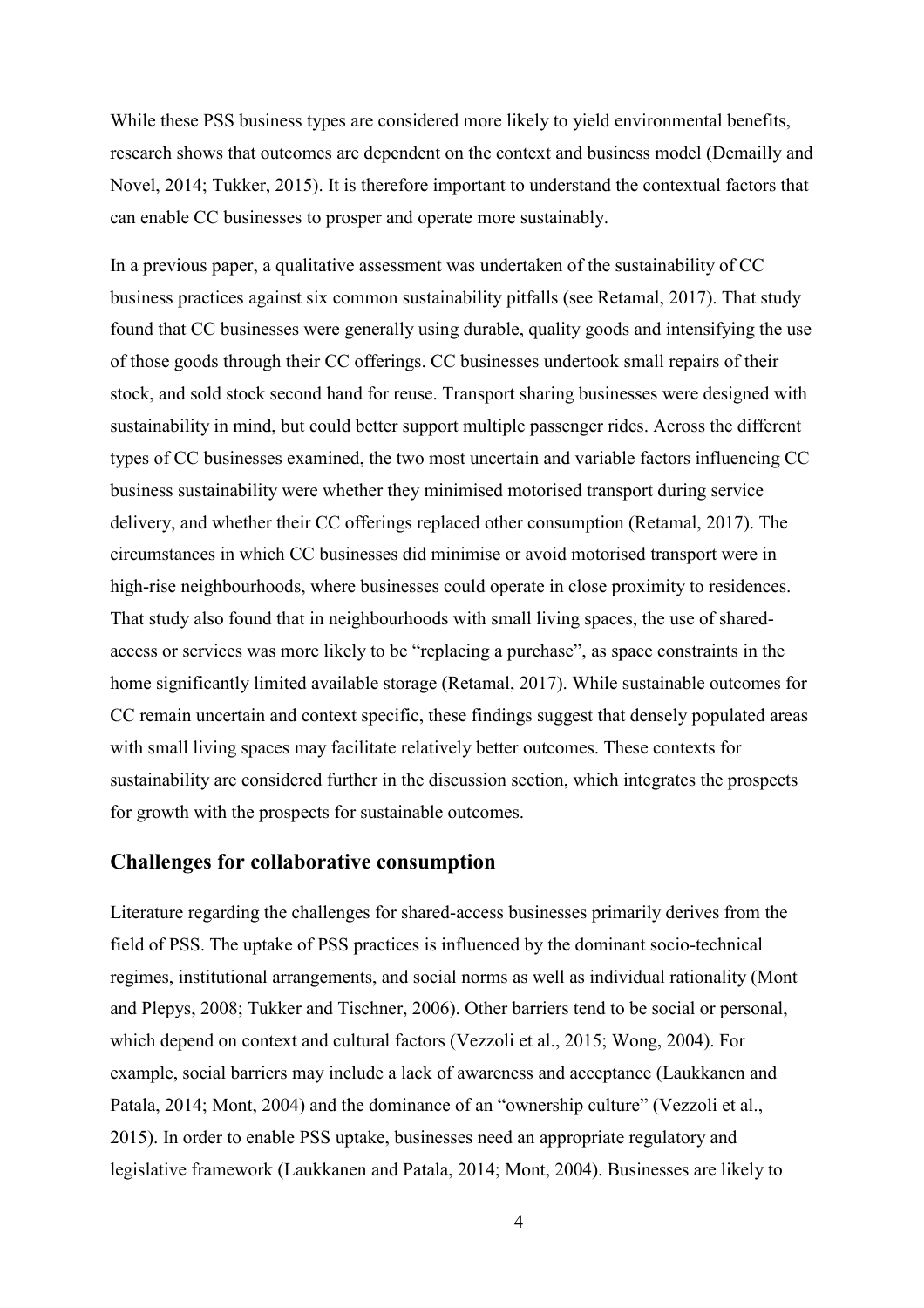face uncertainties with regard to financing and cash flows, and often need external infrastructure and technology to enable their operation (Vezzoli et al., 2015). Given the context specific nature, and the lack of literature examining the use of PSS and collaborative consumption in emerging economies (Vezzoli et al., 2015), this study set out to investigate collaborative consumption practices, associated with the provision and use of "sharedaccess", and "services to replace products" in emerging economies in Southeast Asia.

### **Applying social practice theory**

Social practice theory (SPT) is increasingly used in the field of sustainable consumption to improve understanding of the way consumption practices form, embed and change over time (Hargreaves, 2011; Huber, 2017; Sahakian and Wilhite, 2014; Shove, 2014). SPT has also recently been used to examine collaborative consumption (see Huber, 2017), and productservice systems (see Mylan, 2015). Mylan's (2015) study did not explicitly analyse PSS, and instead examined other sustainable household practices, drawing insights for consideration within the PSS field. As Mylan (2015) and Tukker & Tischner (2006) explain, consumption dynamics tend to be neglected in PSS studies. Huber's (2017) study uses SPT to examine peer to peer examples of collaborative consumption such as cohousing and P2P accommodation in Europe. With the limited number of academic articles examining PSS or CC with the social practice theory lens, there remains a broad opportunity to further experiment with SPT to better illuminate the consumption dynamics of practices involving sharing, renting, or service acquisition for the household. Several authors have used SPT to examine consumption practices in Southeast Asian cities, for food consumption in Metro Manila (Burger Chakraborty et al., 2016; Saloma and Akpedonu, 2016), and for energy and cooling in Metro Manila (Sahakian, 2014; Sahakian and Steinberger, 2011), however, these have not involved the use of PSS or CC. An exception is the study of laundering methods in Metro Manila (Retamal and Schandl, 2017), which uses SPT and is part of the body of work to which this paper refers.

This study focuses on collaborative consumption for households in three Southeast Asian cities – Bangkok, Hanoi and Metro Manila. These cities serve as examples of dynamic emerging economies, where consumption practices are changing rapidly. The primary research question is: What are the prospects for collaborative consumption practices to expand and offer more environmentally sustainable consumption in Southeast Asian cities? I address this question by drawing on interview data and the findings of four prior studies,

5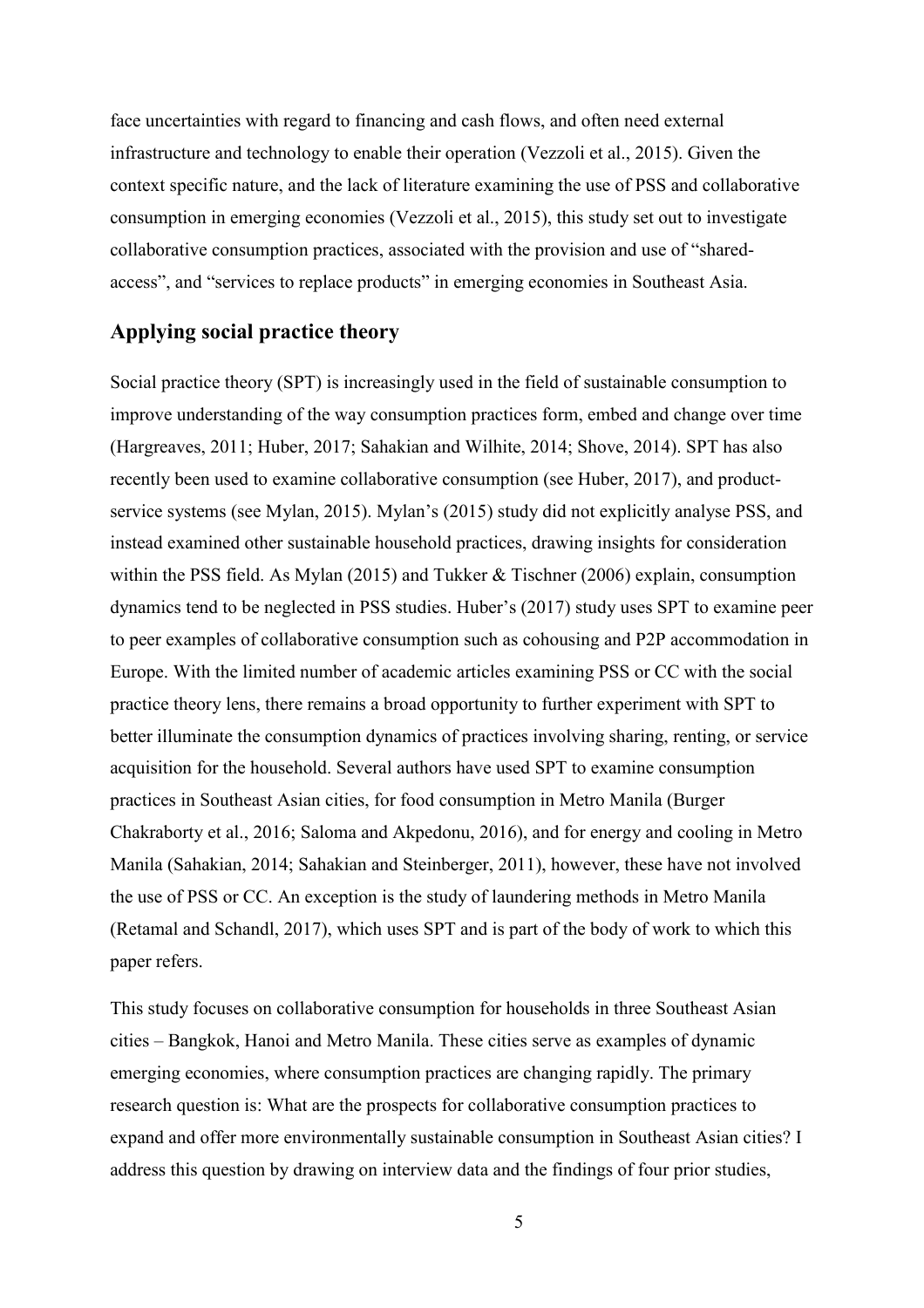which have investigated different aspects of collaborative consumption and its context and sustainability in Southeast Asia. In addressing the prospects for CC practices, I seek to understand the practice configurations that enable or resist uptake of these practices and assess the likelihood for wider participation. Subsequently, I relate these prospects to CC practice configurations that may facilitate environmental sustainability, as identified in a previous study (Retamal, 2017).

# **Theoretical framework**

### **Social practice theory**

In social practice theory, consumption is framed as a component of every day practices, which include things such as cooking, sleeping, eating and travelling (Røpke, 2009). These practices are often habitual and routinized (Warde, 2005), so that the consumption of energy, water and appliances are unconsciously integrated in daily routines (Mylan, 2015; Shove, 2003a). In undertaking these daily practices, people also acquire skills and competencies (Warde, 2005), which further embed their consumption activities. Social practice theory (SPT) shifts the focus of consumption studies from the consumer to the practice (Spaargaren, 2011; Warde, 2005), where the practice is a reflection of individual habits, routines, available tools and resources and the social and material environment, rather than purely focusing on consumer decision-making. Practices are pre-structured by their context, however, performers of practices also have agency to shift their practices (Jaeger-Erben and Offenberger, 2014). McMeekin & Southerton (2012) compare SPT to the multi-level perspective approach, and find that SPT is better at explaining final consumption. SPT has been chosen as the analytical framing for this paper due to the potential to comprehensively articulate the factors influencing consumption practices.

While frameworks for SPT vary, most theorists conceive of three interlinked dimensions, such as: materials, competences and meanings (Shove, 2003b), where meanings can include values, norms and social meanings (Jaeger-Erben and Offenberger, 2014). Huber (2017) also adds rules or institutions as a fourth dimension. In this research, I draw on the conception of SPT proposed by Sahakian and Wilhite (2014), comprising "the personal" which refers to habits, individual dispositions, skills and cognitive processes; "the material world", which refers to technology, infrastructure, resources and finances; and "the social world", which comprises the social, cultural and economic context and formal institutions. These three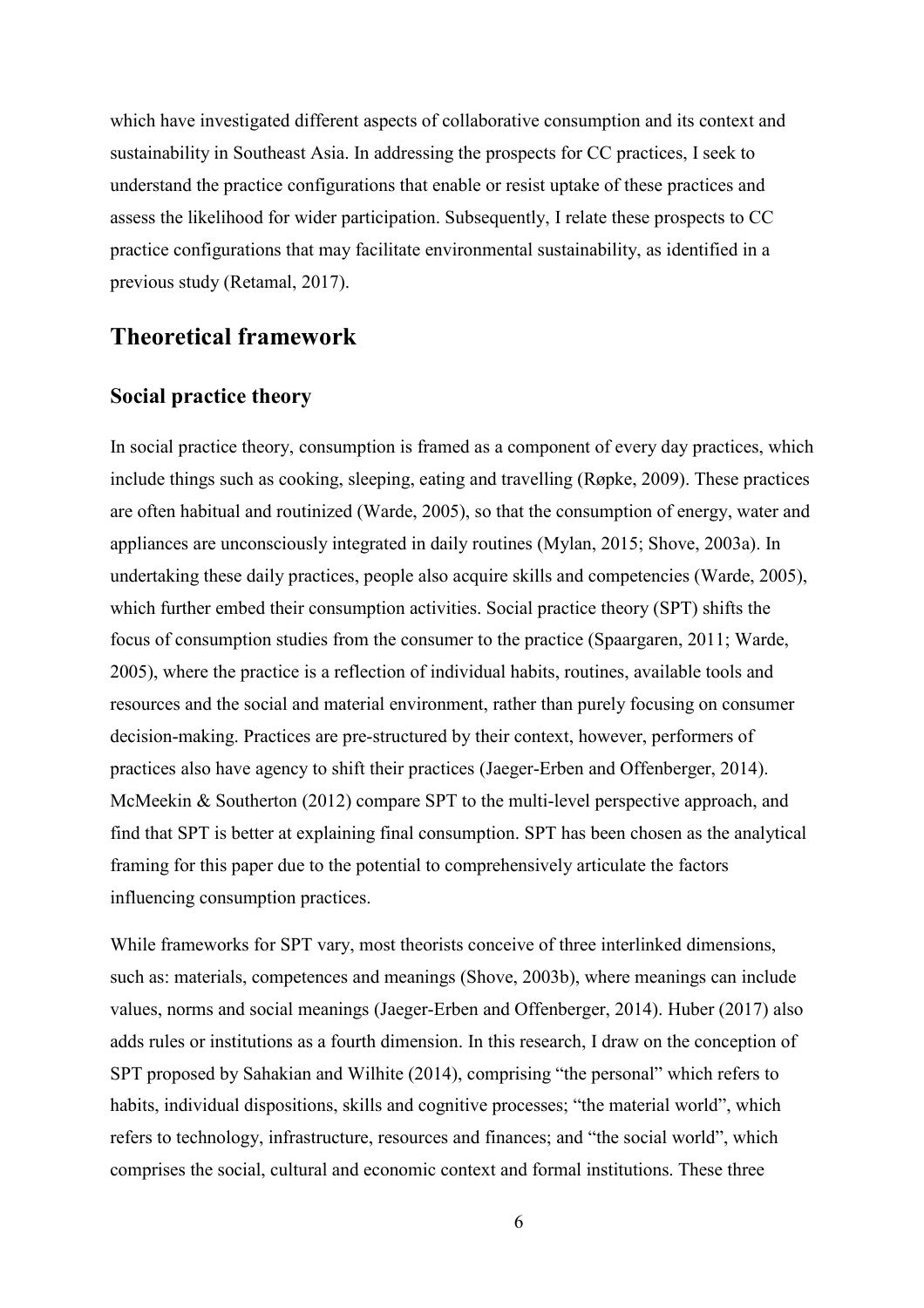dimensions are depicted in Figure 1, and incorporate Huber's (2017) fourth dimension, as institutions are incorporated into the social world or social meanings.



**Figure 1: Factors influencing consumption practices - Elements constituting a social practice configuration with social practice theory.** Terminology adapted from Sahakian and Wilhite (2014)

### **Investigating change with social practice theory**

The SPT framework enables a comprehensive overview of factors influencing consumption. However, in this study, the intention is not just to understand the current influencing factors, but also to understand how consumption might change. As Mylan (2015) points out, the contribution of PSS depends on whether these business types can be widely diffused and replace existing modes of consumption. There are a variety of approaches to using SPT to understand change. Huber (2017) explains that practices consist of linked components that are interwoven in bundles and evolve together. This means that the three dimensions: "the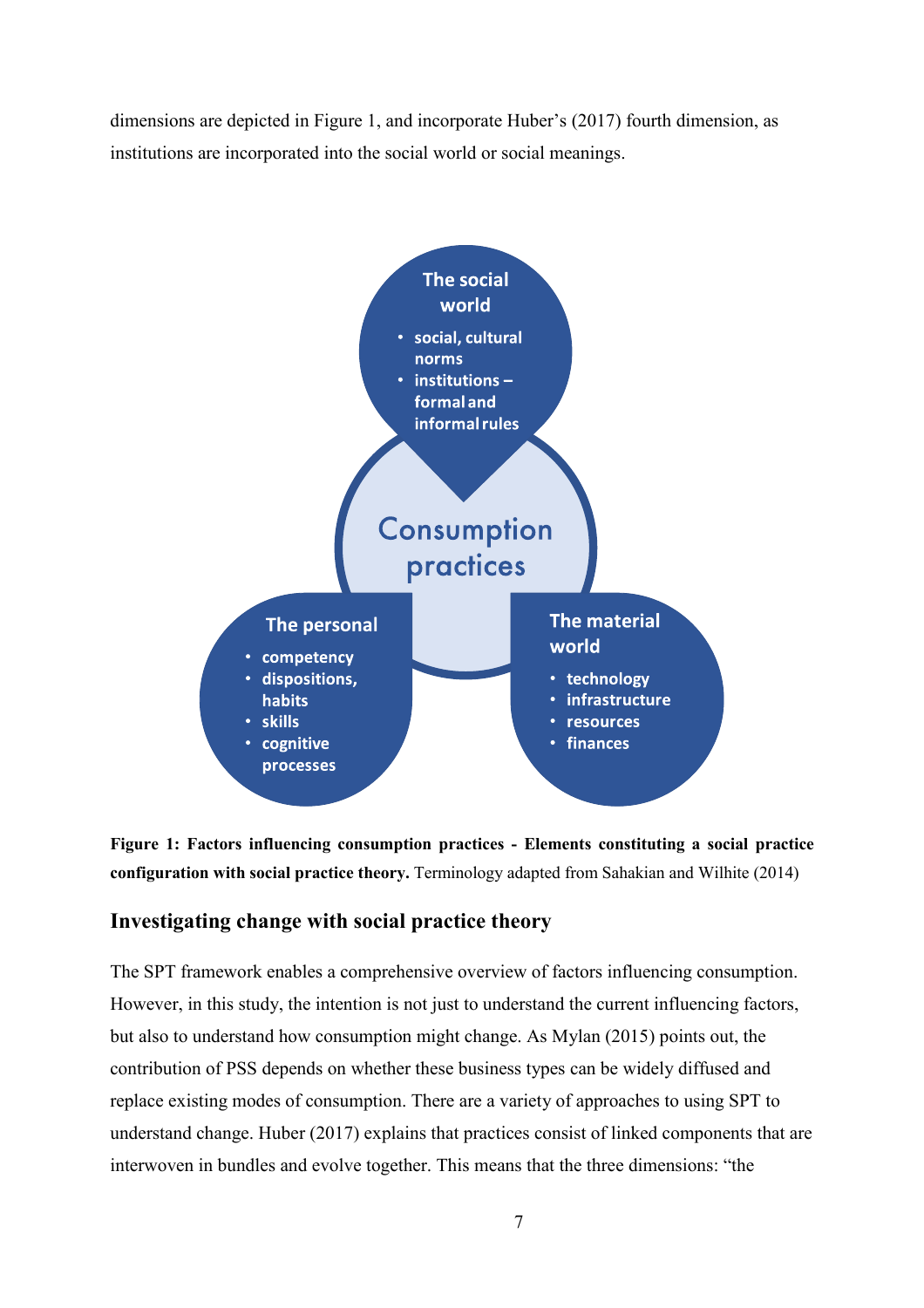personal", "the material world", and "the social world", shown in Figure 1 are inter-linked and change with respect to each other. As such, a practice cannot be reduced to any single factor (such as skills), but consist of configurations of linked components (Huber, 2017). An example of a practice configuration is where skills are linked to technology and cultural norms. To examine change in practices for this study, I have synthesised the theories presented by Mylan (2015) and Huber (2017) in Table 2, and have categorised them into three groups: "established configurations" – which focus on understanding existing CC practices; "reconfiguration" – which identifies where change might be occurring to enable greater uptake of CC; and "resistance" – which identifies configurations that present barriers to further uptake of CC practices. Using this synthesis, the analytical questions were developed for this study, shown in the final column of Table 2. These questions have been used to address the main research question, to understand whether CC practices have prospects for further uptake in Southeast Asia.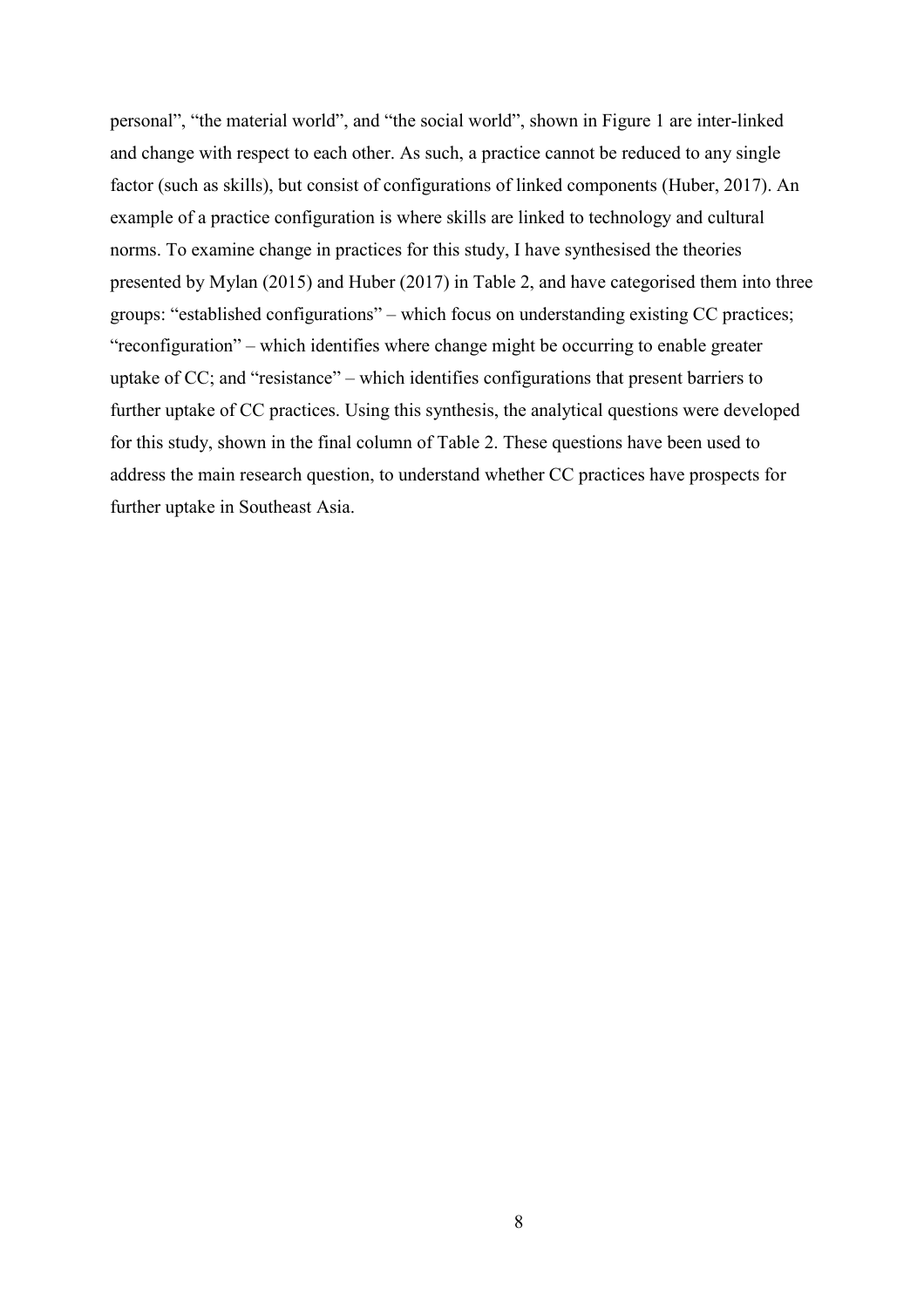| <b>Analytical categories</b>                                                          | <b>Mylan (2015)</b>                                                                                                                                                                                                                                                                              | <b>Huber (2017)</b>                                                                                                                                                                                                                                                                                                      | Analytical questions for this study                                                                                                                                                                                                                                                                                                   |
|---------------------------------------------------------------------------------------|--------------------------------------------------------------------------------------------------------------------------------------------------------------------------------------------------------------------------------------------------------------------------------------------------|--------------------------------------------------------------------------------------------------------------------------------------------------------------------------------------------------------------------------------------------------------------------------------------------------------------------------|---------------------------------------------------------------------------------------------------------------------------------------------------------------------------------------------------------------------------------------------------------------------------------------------------------------------------------------|
| <b>Established</b><br>configurations of<br>practices                                  | Practice change occurs due to three<br>factors:<br>the internal dynamics of<br>1)<br>practices;<br>the strength of linkages between<br>2)<br>different dimensions of SPT;<br>external links to other practices,<br>3)<br>as interlinked practices may be<br>more stable and harder to<br>change. | Recruitment to a new practice depends on<br>three factors:<br>1) A person's frequency of exposure to a<br>practice;<br>how that practice matches with their<br>2)<br>available capital (social, material) and<br>their practice histories;<br>how that practice fits within<br>3)<br>arrangements of existing practices. | What are the internal configurations of CC<br>$\bullet$<br>practices, and external links to other practices?<br>What is the likelihood of recruitment based on<br>$\bullet$<br>frequency of exposure?<br>Where do CC practices align with existing<br>$\bullet$<br>practices, (material or social) capital and practice<br>histories? |
| <b>Reconfiguration of</b><br>practice elements to<br>support emerging CC<br>practices | The components comprising a<br>practice may be loosely or tightly<br>coupled, where the former may<br>change readily and the latter require<br>reconfiguration in order to change.                                                                                                               | Two potential mechanisms of change,<br>enabled by:<br>reconfiguration of existing practices<br>(or new formation)<br>the recruitment of individuals to a<br>practice due to defection from another<br>practice.                                                                                                          | Is there any evidence of practice elements<br>reconfiguring? Or of recruitment and defection<br>occurring?                                                                                                                                                                                                                            |
| <b>Resistance to CC</b><br>practice configurations                                    | Links with external practices can<br>create resistance to interventions for<br>change.<br>"innovations which are not aligned<br>with ongoing dynamics are likely to<br>encounter resistance" (Mylanpp19)                                                                                         | Huber identified useful concepts from<br>multi-level perspective (MLP) to<br>complement SPT in understanding<br>practice change, including "regime<br>resistance".                                                                                                                                                       | What practice elements cause resistance to CC<br>practice configurations?<br>For which practices is there evidence of a<br>$\bullet$<br>mismatch between CC practices and material /<br>social capital or practice histories?<br>Is there evidence of external linkages between<br>$\bullet$<br>practices causing resistance to CC?   |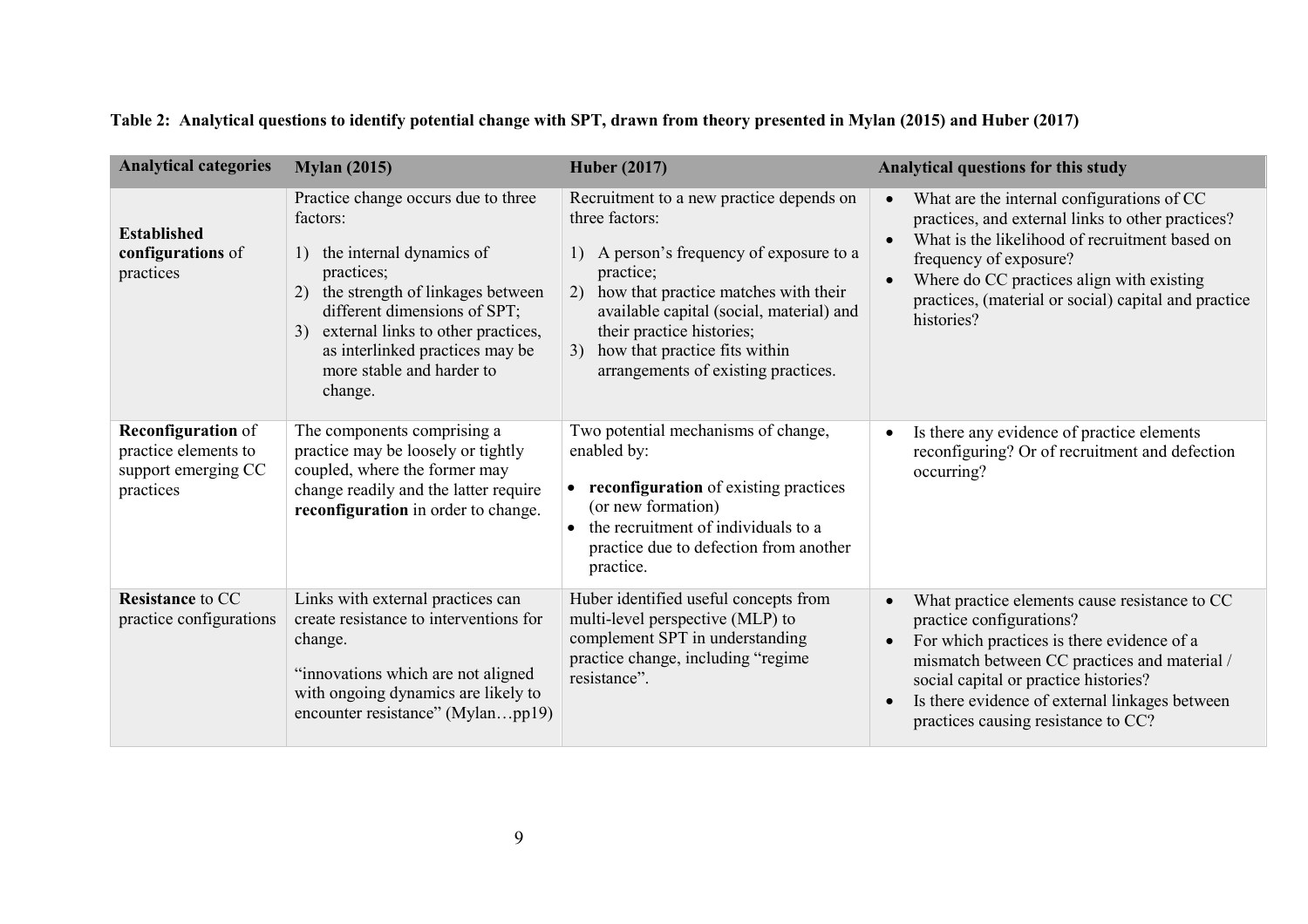Social inequalities influence the potential for uptake by new users (Huber, 2017). Acceptable practices are predetermined by historical and cultural conventions and social networks and are influenced by power relations between different social groups, so that some may reject or accept consumption activities depending on the association of the practice (McMeekin and Southerton, 2012). The formation or configuration of practice elements and the chance of uptake can predict the likelihood of a practice being normalised (Huber, 2017). This is important as practices will only make a significant difference to sustainability transitions if they become stabilized and recognized (McMeekin and Southerton, 2012). These frameworks for considering the potential uptake of a practice is useful for this study which seeks to understand the future prospects for CC practices. In addition, Huber (2017) argues that those investigating "upcoming changes" can investigate configurations of elements which fit together but are not yet linked in a common practice.

McMeekin & Southerton consider that practices are "a nexus between producers and consumers" (2012, p. 356) and in this study both sit at the centre of the analysis, as both are critical to the further expansion and environmental sustainability of CC practices. SPT is often applied at a micro scale to consider specific practices in context. However, SPT can be considered a "meso level analytical construct", at the intersection of macro level configurations and micro-level performances of practices (McMeekin and Southerton, 2012, p. 350). This study attempts to understand the broader consumption influences for CC using a SPT framework, which means that it focuses on the macro-level configurations, rather than the micro level performances of practices. The application of SPT to examine a consumption phenomenon at a broad scale, across several cities and sectors is novel. Due to the macro level focus, the picture of CC practices can only be partial, however, this paper provides new insights into CC practices in emerging economies where there has been little research to-date. Further discussion of the limitations of the SPT approach and this study follow the results.

# **Methodology**

This research is based upon data gathered during 2014-2015, and includes sixty-one semistructured interviews carried out across the three cities – Hanoi, Manila and Bangkok. The initial data also included a database of existing CC businesses, developed through internet searches and supplemented by interviews. The database provides an overview of the types of CC businesses that were available in each city. Interviewees included a wide variety of stakeholders, such as: CC business operators, policymakers, academics, consultants, multi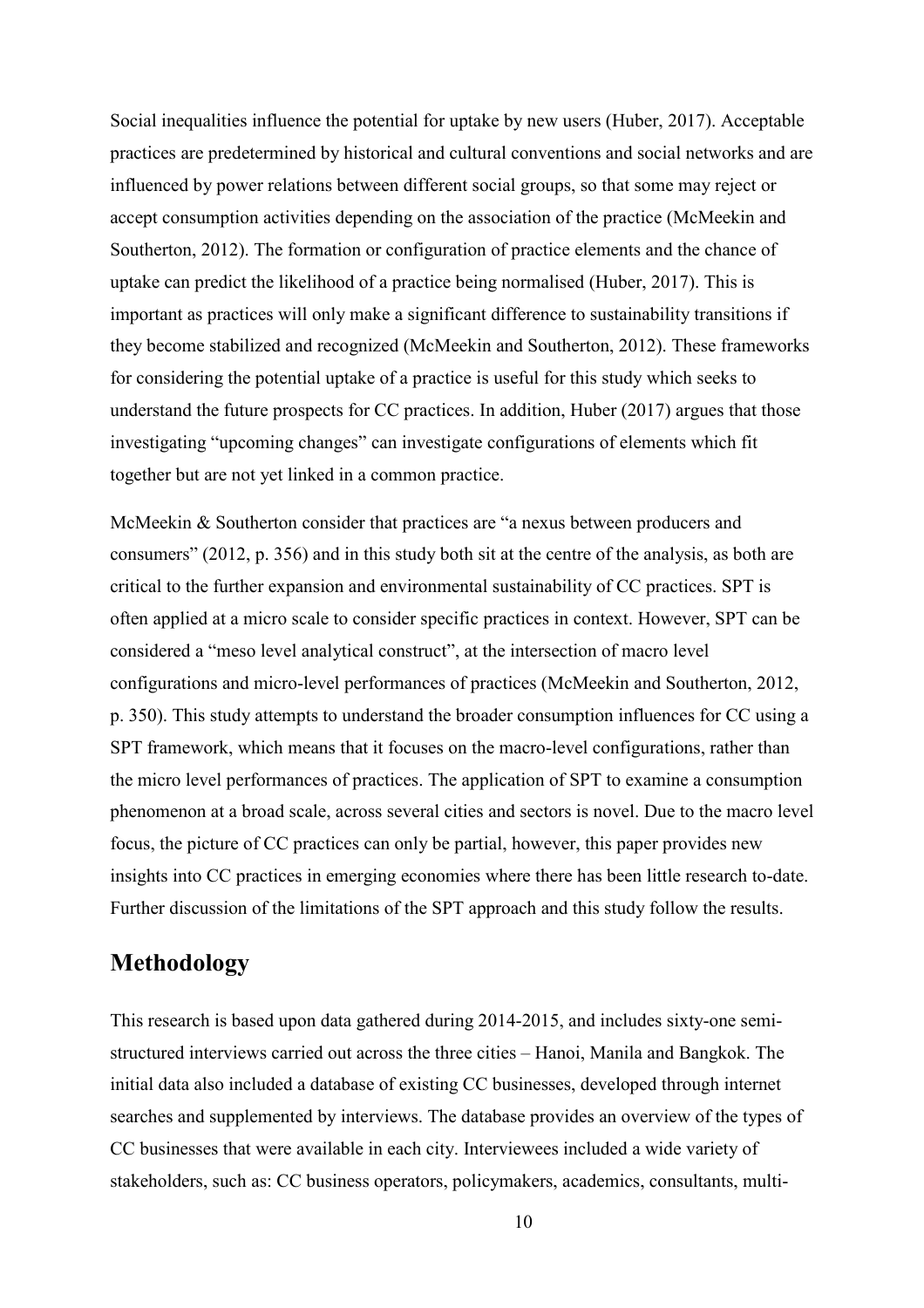lateral organisations and individual consumers. [Table 3](#page-12-0) lists the number and type of participants interviewed in each city. Eight different types of CC businesses were interviewed across the three cities to gain insights regarding the broad nature of the CC phenomenon and the diversity of factors potentially influencing CC practices. These examples were chosen to represent the range of CC businesses that were available in each city, in line with purposive sampling approaches in qualitative research (Ritchie and Lewis, 2003, p. 83). The diverse sample enabled identification of cross-cutting themes, and configurations that may influence multiple types of CC practices. However noting that this broad approach limits the detail that could be gathered for specific sectors, and from individual consumers. This study relies more heavily on the perspectives of CC providers and a range of expert stakeholders.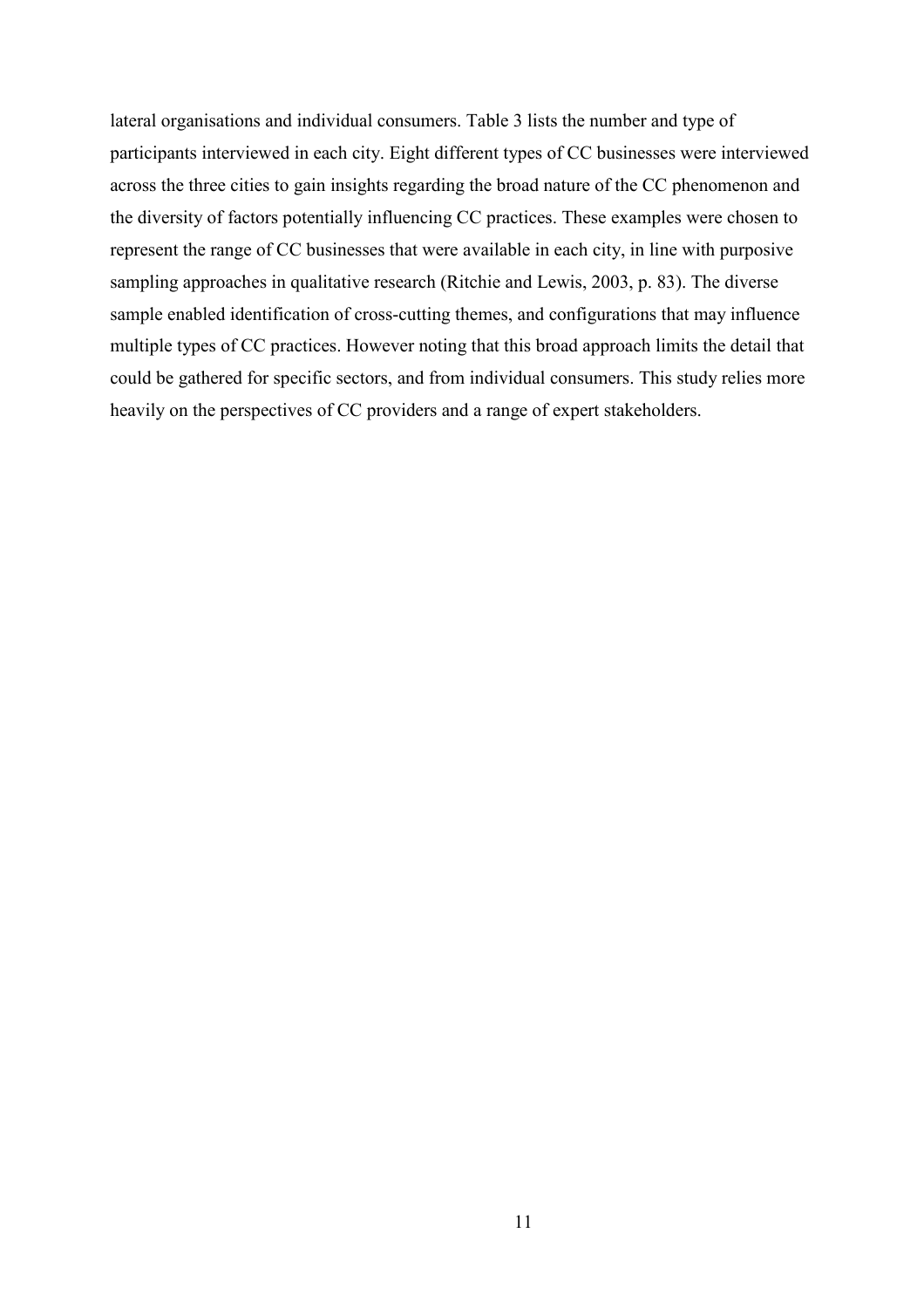|                                      | Bangkok                                                                                                                                                                                                                                                                                                                          | Hanoi                                                                                                                                                                                                                           | Manila                                                                                                                  |
|--------------------------------------|----------------------------------------------------------------------------------------------------------------------------------------------------------------------------------------------------------------------------------------------------------------------------------------------------------------------------------|---------------------------------------------------------------------------------------------------------------------------------------------------------------------------------------------------------------------------------|-------------------------------------------------------------------------------------------------------------------------|
| CC business<br>types<br>investigated | <b>Bike</b> share<br>Tool rental<br>Baby equipment rental<br><b>Fashion</b> rental<br>Designer handbag rental                                                                                                                                                                                                                    | Ride-share & taxi-share<br>(planned) Bikeshare<br>Toy rental<br>Laundry services $(x 5)$                                                                                                                                        | Laundry services $(x 8)$                                                                                                |
| Position / role<br>of interviewees   | Small CC business owners<br>(x 4)<br>CC business manager $(x 1)$<br>Senior policymaker $(x 1)$<br>Policymakers $(x 2)$<br>Staff at multilateral<br>organisations $(x 2)$<br>Academics $(x 3)$<br>Consultants $(x 2)$<br>Donor agency staff $(x 1)$<br>Leaders at other<br>associations $(x 3)$<br>Large business owners (x<br>2) | Small CC business<br>owner / operators $(x 7)$<br>Senior policymakers (x<br>2)<br>Policymakers $(x 4)$<br>Senior staff multilateral<br>organisation $(x 1)$<br>Senior staff at NGO (x<br>1)<br>Academics / consultants<br>(x 5) | Small CC business<br>owner / operators $(x 8)$<br>People laundering at<br>home $(x 11)$                                 |
| Total no.                            | 21                                                                                                                                                                                                                                                                                                                               | 21                                                                                                                                                                                                                              | 19                                                                                                                      |
| Interview type                       | Semi-structured                                                                                                                                                                                                                                                                                                                  | Semi-structured                                                                                                                                                                                                                 | Structured<br>(quantitative)<br>interviews, Semi-<br>structured (qualitative)<br>interviews, Participant<br>observation |
| Interview<br>length                  | Average 1 hour                                                                                                                                                                                                                                                                                                                   | Average 1 hour                                                                                                                                                                                                                  | 20 mins structured, 20<br>mins semi-structured                                                                          |
| Other data<br>inputs                 | Official documents,<br>websites                                                                                                                                                                                                                                                                                                  | Official documents,<br>websites                                                                                                                                                                                                 | Official documents,<br>websites                                                                                         |

# <span id="page-12-0"></span>**Table 3: Number and type of interviewees across the three cities**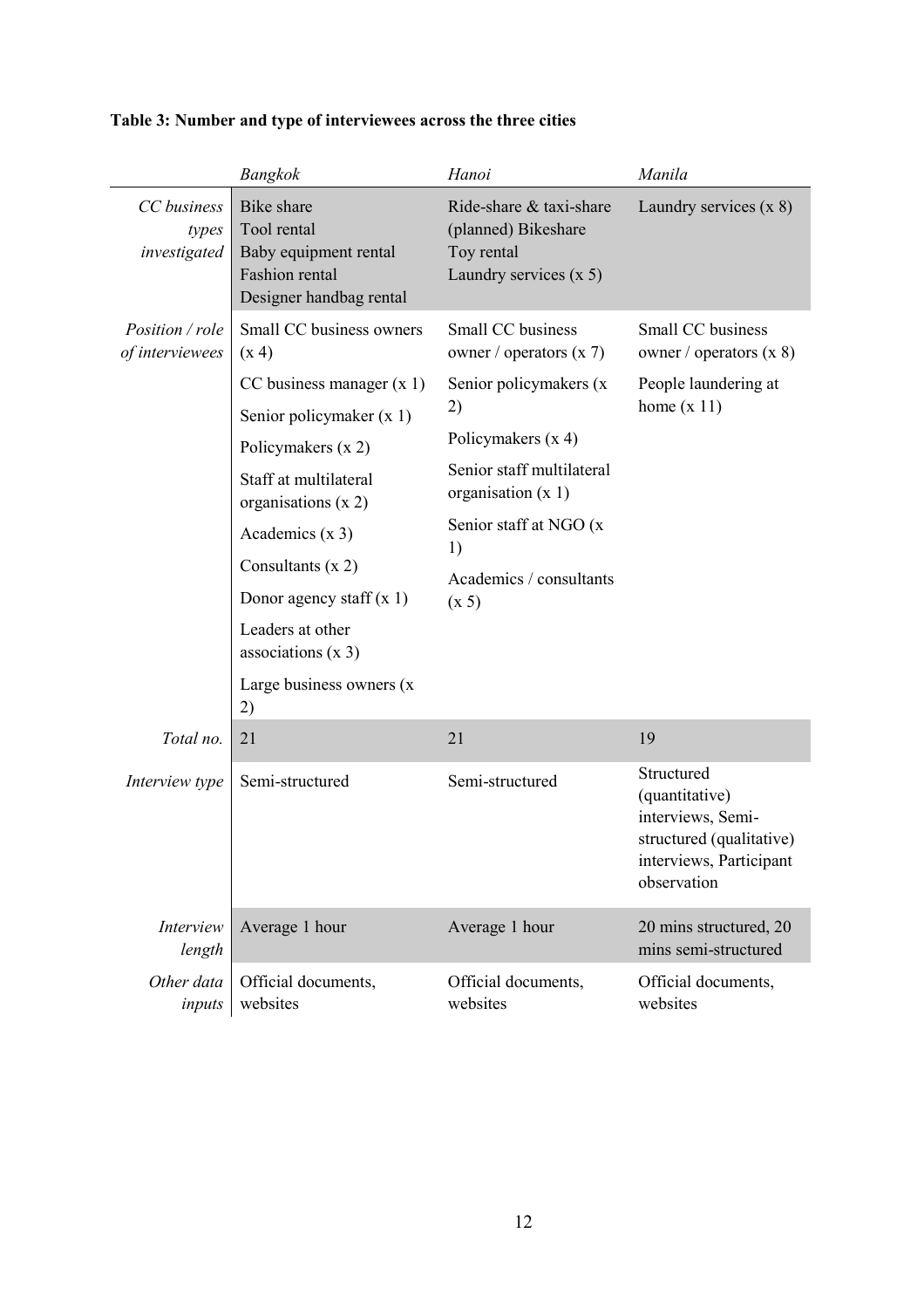**Table 4: Scope of four related studies and their findings that contribute to the initial synthesis using the social practice theory framework**

|                                                                | Geographical<br>scope              | <b>Sectoral scope</b>                                                     | Unit of analysis                                                                      | Categories of findings with regard to the social practice<br>theory framework |                                                                     |                                                                       |
|----------------------------------------------------------------|------------------------------------|---------------------------------------------------------------------------|---------------------------------------------------------------------------------------|-------------------------------------------------------------------------------|---------------------------------------------------------------------|-----------------------------------------------------------------------|
|                                                                |                                    |                                                                           |                                                                                       | <b>Personal</b>                                                               | <b>Material</b>                                                     | <b>Social</b>                                                         |
| Study $1-$<br><b>Characterising CC</b><br>businesses and users | Hanoi, Bangkok<br>and Metro Manila | Transport, food,<br>housing,<br>recreation,<br>laundering and<br>clothing | Context for CC<br>practices                                                           |                                                                               | Material nature of<br>shareable<br>/serviceable goods               | Social<br>characterization of<br>users                                |
| $Study 2-Business$<br>sustainability<br>practices              | Hanoi, Bangkok<br>and Metro Manila | Transport,<br>housing,<br>recreation,<br>laundering and<br>clothing       | CC business<br>practices                                                              | Dispositions and<br>skills of<br>business owners                              | Sustainability of<br>asset management                               | <b>External factors</b><br>influencing<br>business practices          |
| $Study 3-Laundry$<br><i>practices in Manila</i>                | Metro Manila                       | Laundering                                                                | Laundering<br>practices (as a<br>specific type of<br>CC practices vs<br>alternatives) | Householder<br>dispositions                                                   | Resources<br>consumed in three<br>different laundering<br>practices | Socio-economic<br>context for<br>different<br>laundering<br>practices |
| Study 4 – Contextual<br>barriers and enablers                  | Hanoi and<br>Bangkok               | All sectors                                                               | Context for CC<br>practices                                                           |                                                                               |                                                                     | Social norms and<br>institutions<br>influencing CC                    |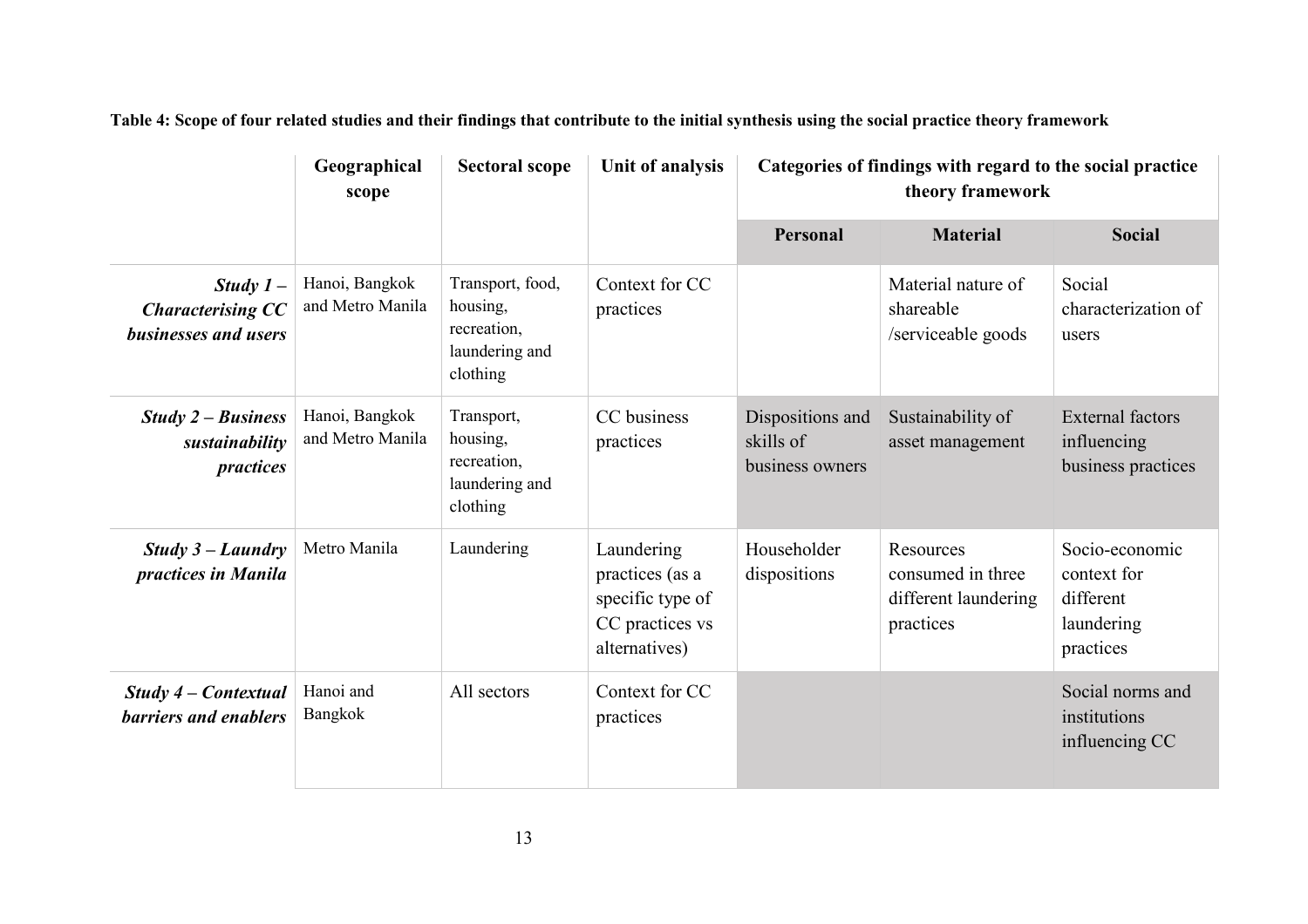This study draws on these interviews as well as the findings from four prior studies. Table 4 sets out the scope of these four studies and explains how their findings relate to the social practice theory (SPT) dimensions. The analysis involved a two-step process, firstly, the findings from the four prior studies were synthesized into the three key dimensions of the social practice theory framework – the personal, the social world and the material world (as illustrated in Figure 1). Where for example, under "the personal", findings that related to skills, habits, and cognitive processes were extracted. This meta-synthesis of findings was useful to develop an overview of common practice configurations across the different CC practices that were investigated. This data was then examined according to the key analytical questions set out in Table 2, with regard to current CC practice configurations, reconfigurations, or resistance. These questions were intended to identify the likelihood and potential for uptake of CC practices using the SPT framework. In this step, the interview data was used to elaborate on specific practices and to complement the meta-synthesis of findings.

The results are organised according to the three categories of analytical questions: examining current configurations, reconfigurations and resistance. Within the main sections, the subheadings highlight the theme of key findings in relation to the personal, material or social dimensions. Practices for environmental sustainability are discussed in the introduction and discussion sections and are considered alongside the prospects for CC in Southeast Asian cities.

# **Results**

### **Examining prospects for CC practices**

Collaborative consumption providers in Bangkok, Hanoi and Metro Manila identified through the internet and interviews were found to be a mix of established and relatively new sharedaccess and service businesses. Established business types tended to be services such as meal deliveries, laundry services and collective taxis, particularly in Bangkok and Manila (Retamal, submitted), and these were numerous and widely used in each city. However, there were just a few examples of each "new" business type found in each city, including: bikeshare, rideshare, tool, toy and fashion rental (Retamal, submitted), suggesting that the practice of collaborative consumption in the sense of "shared-access" to goods was emergent, and not yet normalized. The small number of "new" business types may limit people's exposure to shared-access types of collaborative consumption, which is essential for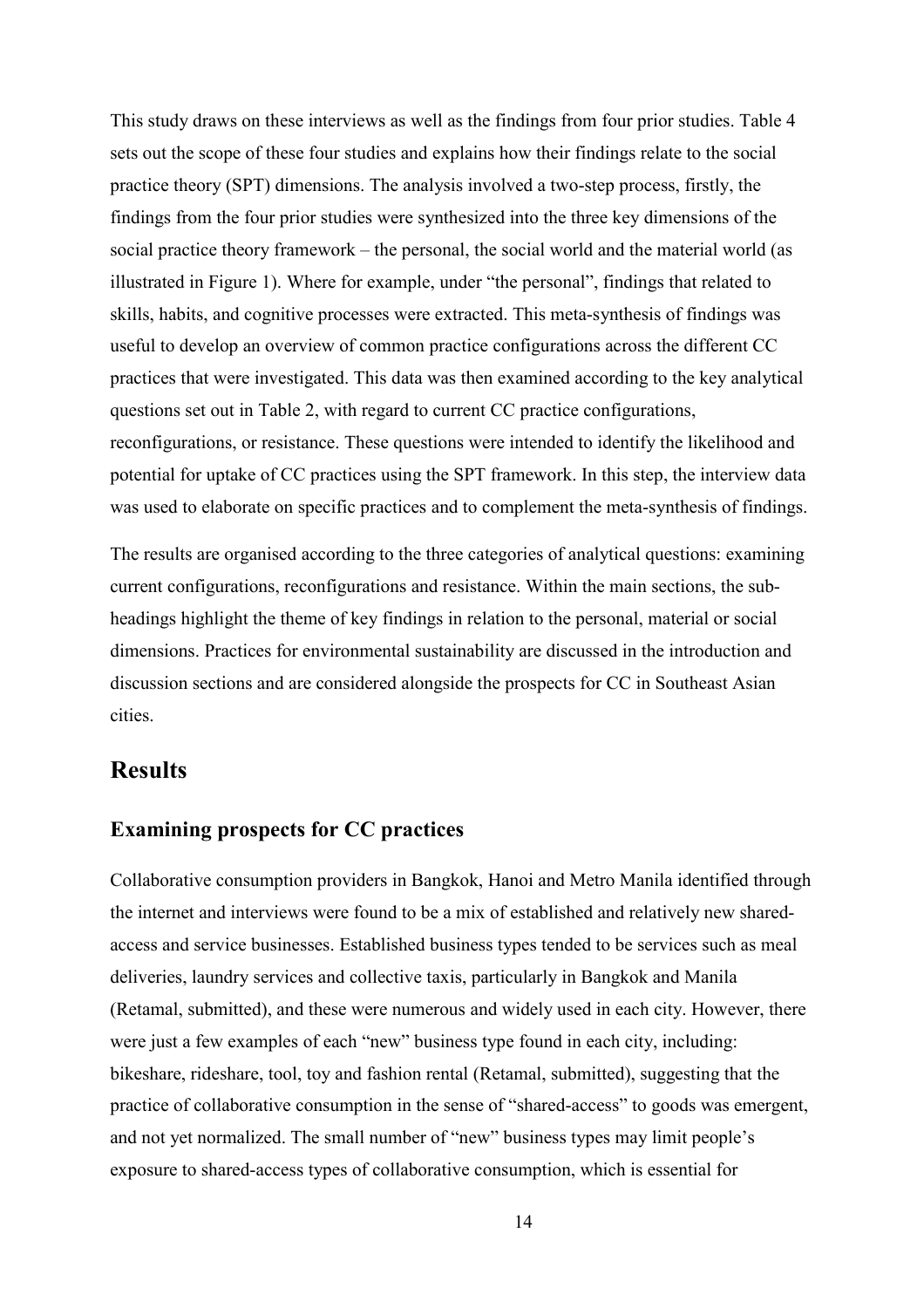recruitment of new practitioners. An exception to this is bikeshare, which is highly visible and enables wider exposure in the areas in which it operates.

The following sections explore the configuration of practice elements that enabled the more established CC practices; and the reconfiguration of elements that may be enabling or resisting the newer CC practices. The intent is to understand the likely prospects for CC business uptake, using a social practice theory framework. The sub-headings highlight key findings that emerged during the analysis and relate to the social, material or personal dimensions of SPT.

### **Configuration of elements supporting established CC practices**

#### *Services over shared-access: practice histories and inequality*

The prevalence and established nature of service-based businesses, rather than shared-access businesses, highlights that the practice of service-seeking in these cities is normalized, while the practice of sharing and renting goods on a short-term basis is still emerging. For example: laundry services were ubiquitous in the three cities, while self-service or coin-operated laundries were rare; various types of rideshare were readily available, whereas carshare (where users drive themselves) was almost non-existent; and household repair services were common while tool rental was somewhat difficult to find (Retamal, submitted). Transport sharing appeared to be the most common and diverse type of collaborative consumption practice across the three cities, however, these predominantly involved the use of services. Van-pooling in Bangkok and SUV taxi-sharing in Metro Manila are established practices, while app-based transport sharing was relatively new, such as ride- and taxi-sharing options in Hanoi. The ready uptake of new ride-hailing and taxi-sharing apps in Southeast Asian cities in recent years (Do, 2014; Habito, 2015; Tanakasempipat and Thepgumpanat, 2017), is facilitated by these practice histories.

In Bangkok and Metro Manila, interviewees noted a long history of middle class families employing helpers to work in their homes. The greater availability of services in these cities reflects the practice history of service-seeking by the middle and upper classes; and the presence of socio-economic inequalities that facilitate relatively low-waged labour. However, in Hanoi a policymaker explained that service-seeking had only recently become socially acceptable, as during communism, there was a sense of everyone being equal and doing things for themselves (Retamal and Hussey, submitted). It appears that the shift towards a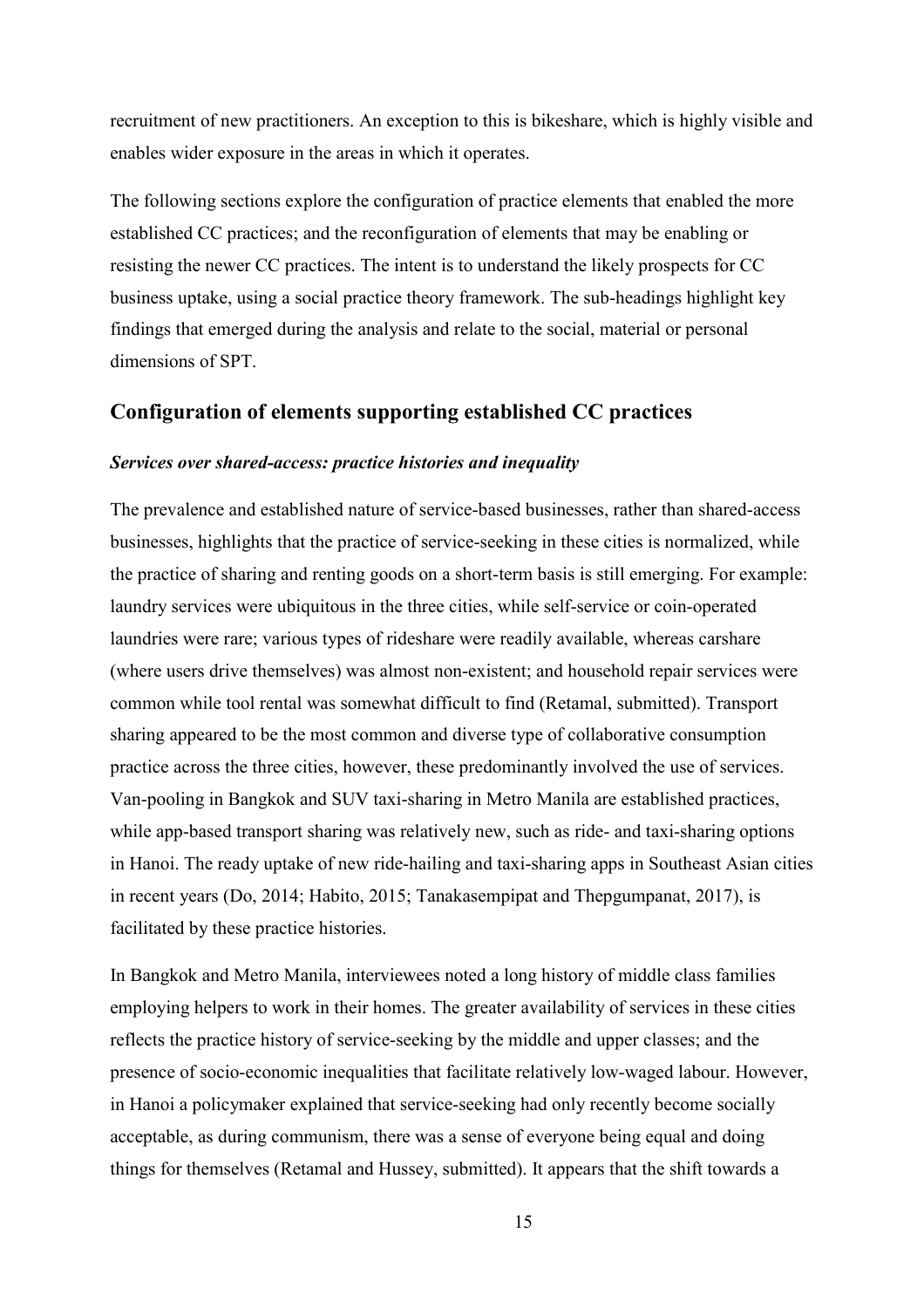market economy in Hanoi and a growing middle class has reconfigured some practices, where there is now greater availability and openness towards the practice of using services.

#### *Configuration of the material dimension and time*

Purchasing meals at street stalls and eating on the street is a common and established practice in all three cities. In Bangkok, interviewees referred to takeaway street meals as "the plastic bag housewife". Formal food delivery services are also common, particularly in cities such as Bangkok and Metro Manila. Saloma & Akpedonu (2016) investigated the reasons for "eating out" and "ordering in" in Metro Manila, and found that the space constraints in apartments mean that urban dwellers have minimal cooking facilities. As such, street food, fast food and food delivery services have become a viable replacement for the practice of cooking at home (Saloma and Akpedonu, 2016). The practice of using food services is often interconnected with commuting practices. Academics interviewed in Bangkok explained that long commutes and traffic congestion made the use of street food a convenient option when time for cooking is scarce. Hence, the space and time pressures of the urban environment are key elements supporting food service practices. Similar pressures facilitate the practice of using laundry services in Metro Manila. A lack of laundry facilities in apartments, a lack of space for drying and a lack of time were repeatedly cited by laundry businesses as the reasons people use their services (Retamal and Schandl, 2017).

#### *Household structure, class, and interconnections with women's work*

In a case study of laundering in Manila, single middle class people were most likely to use a laundry service, with poor people likely to do their own laundry and the wealthy more likely to have an in-house maid service (Retamal and Schandl, 2017). This suggests that both family structure and class contribute to the practice configuration for using services. This case study also highlights the importance of what Huber (2017) describes as practices matching social capital, and the likelihood that certain social groups would see some practices as "not for them". This was emphasised by people laundering for themselves in Manila, who had no desire to use laundry services, even if they could afford it. The social distinctions in Manila also highlight the interconnectedness of household practices with work opportunities for women. Working women are more likely to use a service or have a maid helping at home, and in the future, more work opportunities for women may mean fewer are working as maids (Retamal and Schandl, 2017). This has been the situation in Thailand, where interviewees explained that in the past, employing household helpers was common. However, now Thai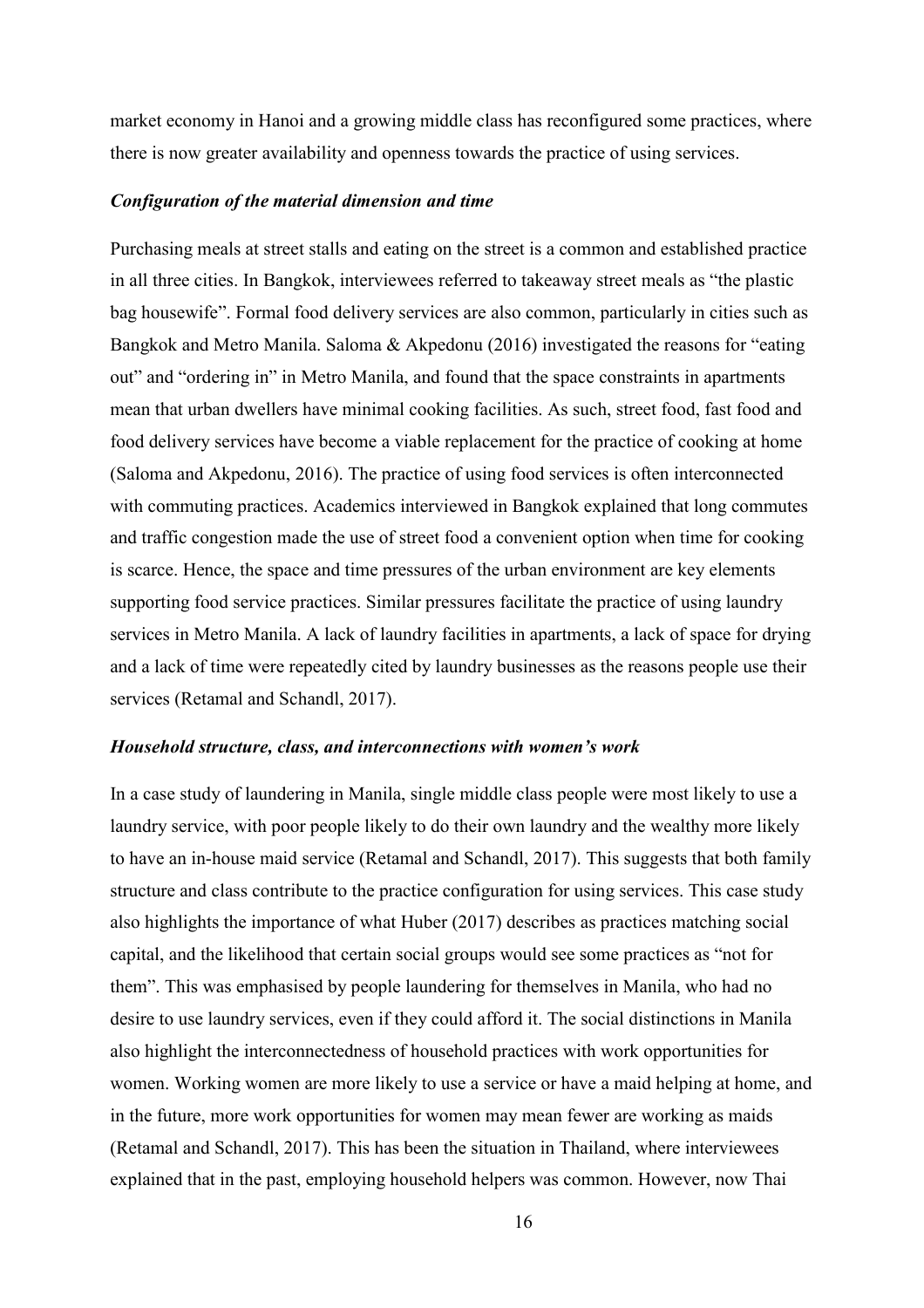women have more options for work, so there are fewer housemaids available and Thai households would now either employ foreign housemaids or seek external services.

### **Reconfiguration of practice elements supporting emerging CC practices**

### *Technology reconfiguring the material environment*

"New" collaborative consumption practices such as bikesharing, ridesharing via an app, and short-term rental of fashion items, toys and household tools align with global trends for the sharing economy. These practices also reflect recent shifts in the material world with regard to the wider use of smart-phones, electronic payments, and the practice of online shopping. However, while technologies such as smartphone apps and internet payment systems are often thought to be essential components of the sharing economy or collaborative consumption (Botsman and Rogers, 2010; Owyang et al., 2014); many businesses interviewed for this research operated partly online and partly as a shopfront (e.g. designer bag rental and fashion rental) and nearly all accepted cash payments (Retamal, submitted). In this way, CC businesses are aligning with established practices of paying with cash and shopping in stores, which is important for recruitment of customers in Southeast Asia, where many people still lack access to electronic/card payments (CCAP, 2015), or smartphones.

### *Intensifying space pressures in the home and on the road*

Owners of newer shared-access style businesses such as tool and toy rental mentioned a lack of space in the home as an important reason for the use of short-term rental options. This is similar to the configuration enabling established food and laundry services, and suggests that increasing constraints in the material dimension are also important for shared-access CC. In addition to space pressures in the home, traffic congestion was an important motivation for transport sharing businesses, such as the ride-share scheme in Hanoi and the bike-share scheme in Bangkok (Retamal, submitted). The ready adoption of transport apps in these cities in the past few years can partly be explained by space pressures. However, transport sharing apps also align with practice histories, where a variety of transport sharing practices are already familiar, such as van- or SUV- pooling, and are interconnected with the practice of commuting in a congested city.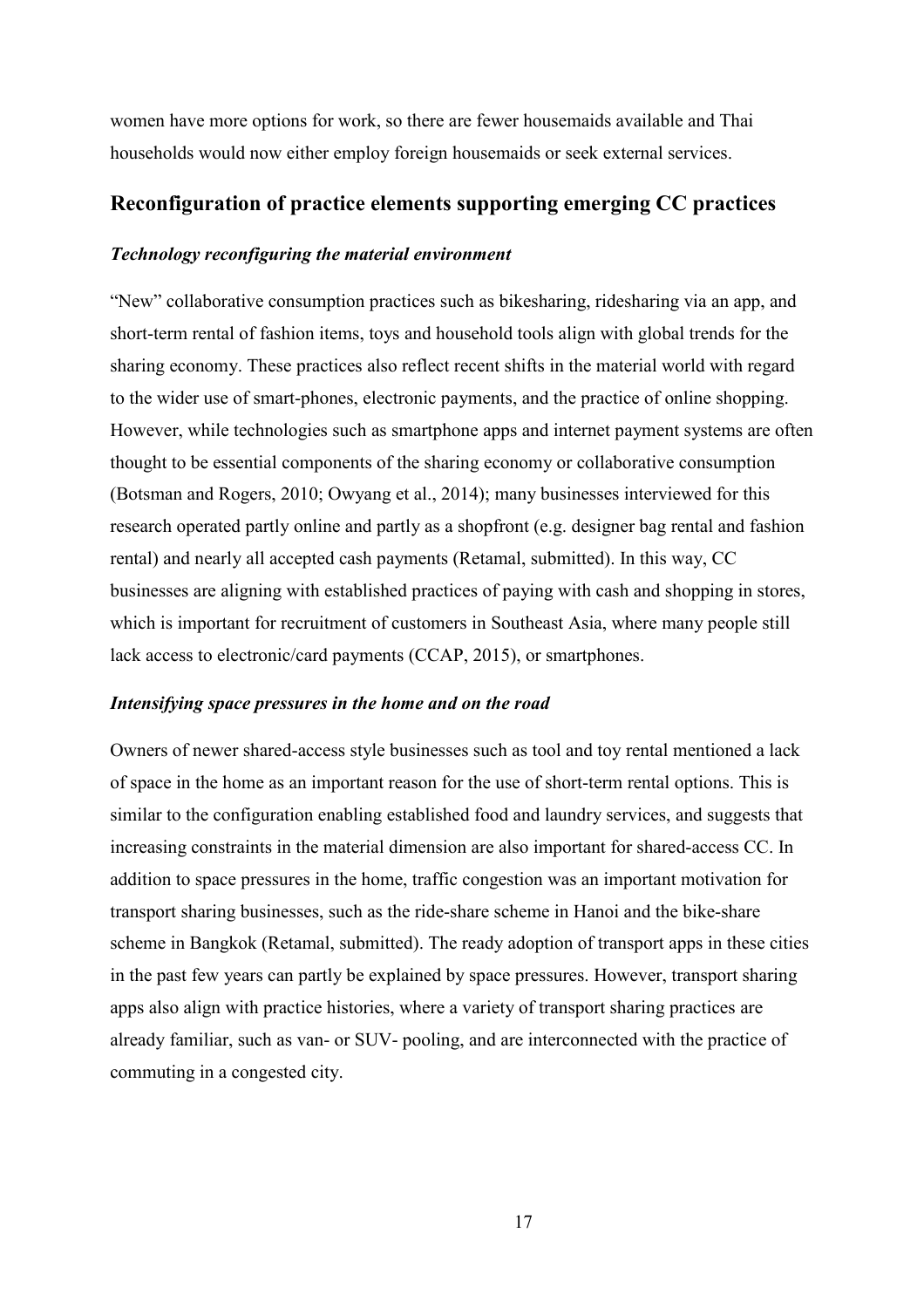#### *Aspirations for a consumer lifestyle*

Shared-access business offerings were more numerous in Bangkok, with a number of businesses offering access to luxury goods or lifestyles, for example through rental of designer handbags or fashion outfits, and rental of winter coats and baby equipment for overseas travel. Businesses offering fashion rental explained that their "high class" customers would rent dresses regularly as they attend parties every week (Retamal, submitted). There were also a variety of toy rental options in Bangkok, with some targeting the "high society" or upper-middle classes (Retamal, submitted). These findings in Bangkok position shared-access practices with a particular socio-economic class, which already has access to consumer goods and seeks to access greater quality or convenience. Across the three cities, the majority of business operators described their customers as university students and office workers (Retamal, submitted), which suggests the primary use of CC is by the middle classes.

The business owners renting toys in Hanoi and designer bags in Bangkok separately described their customers in similar terms, with half of their customers gaining access to goods they cannot afford to buy, and the other half gaining access to a greater variety of goods "because they get bored quickly" (Retamal, submitted). This suggests that collaborative consumption practices can align with consumerism, such that practitioners gain access to a ready supply of "new" / different goods to use. However, there were other types of collaborative consumption businesses that serve more fundamental consumption needs, such as ride-share for commuting, toy rental for young families in Hanoi, and laundry shops providing services to students in Manila (Retamal, submitted). In the same vein, CC businesses cited "saving money" as a key cognitive choice for users of CC for toys, fashion, designer bags, ride share and bike share. These findings suggest that CC practices are recruiting users in specific niches, however with a different purpose according to the material nature of the good being shared.

# **Resistance to CC practice configurations**

#### *Clash with practice histories, and a lack of exposure*

Policymakers and business owners reinforced that consumers in Hanoi and Bangkok are oriented towards buying new goods in the first instance. This highlights a lack of alignment with practice histories, where collaborative consumption would require the adoption of new habits. However, several CC business owners found that attitudes were changing and thought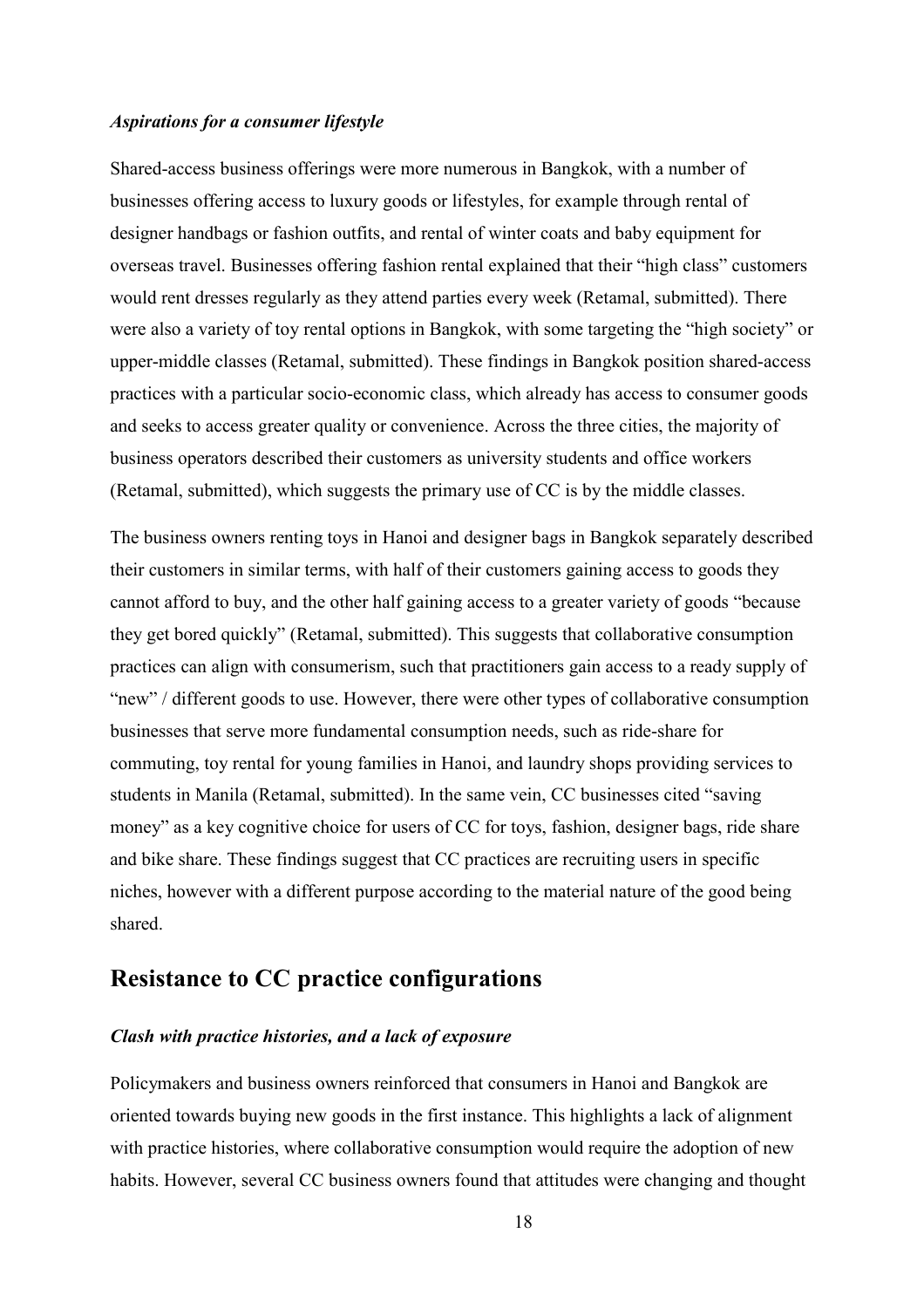that people would be more inclined to rent in the future when the option is more readily available (Retamal and Hussey, submitted). This hints at the need for greater exposure to foster recruitment of new practitioners. At present, interviewees noted a lack of awareness of both sustainable consumption and collaborative consumption practices.

#### *Disinclination due to the personal dimension*

Physically sharing goods entails a tangible and sometimes interpersonal interaction with strangers. In Bangkok, SCP experts explained that local people like to decorate their cars, which are considered a personal space. Due to this, and the fact that cars are considered a status symbol, SCP experts believed that Thais would not be inclined to adopt carsharing or peer to peer ridesharing (Retamal and Hussey, submitted). Concerns for personal safety were also raised by experts and the rideshare business in Hanoi. In order to mitigate safety issues, the rideshare business has a multi-step security registration process; however, ridesharing participants are not inclined to complete all the steps, which presents a barrier to participation. Interviewees in a study of laundering in Manila also expressed concerns about sharing machines or laundering with others (Retamal and Schandl, 2017). These examples illustrate some of the personal dispositions that may prevent participation in sharing practices.

#### *Misalignment with material world*

While transport sharing practices appear to have greater uptake than other types of collaborative consumption, there is significant resistance in the material environment. Inadequate public transport was cited by the rideshare business in Hanoi as a key limitation for greater adoption of ridesharing, as it needs to integrate with public transport (Retamal, 2017). In Bangkok and Hanoi, proponents of bike-share schemes highlighted a number of physical challenges to cycling, including: congested streets, difficult road conditions, a lack of cycleways, air pollution and hot climates (Retamal and Hussey, submitted). This lack of alignment with the material world currently limits recruitment of new transport sharing practitioners.

#### *Lack of social trust and skills*

Social trust is an important element of the practice configuration enabling short-term rental and shared-access in western economies (Botsman and Rogers, 2010). It also appears to be important in the Southeast Asian context. For example, a policymaker and an academic both suggested in interviews that people sharing vehicles would be fearful that components would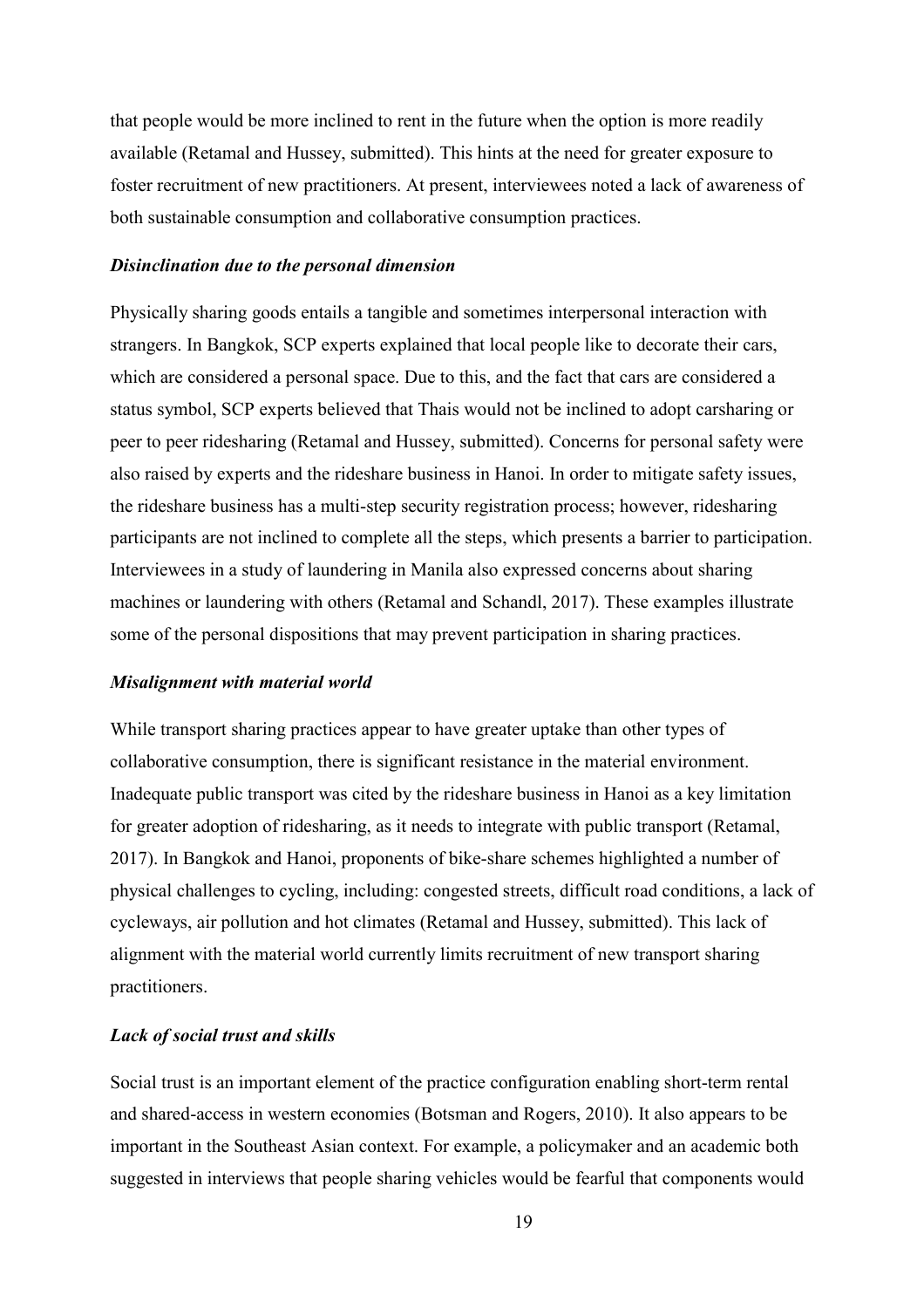be changed or stolen. Businesses offering shared-access to toys and tools also highlighted asset damage as a key financial risk. A lack of social trust and skills may also be the reason why services predominate over shared-access for expensive machinery such as washing machines, power tools and cars. People who have never owned these items may lack familiarity and the skills or know-how required to operate the machinery. In the opposite sense, social trust is also required for people to employ help for household services. People laundering for themselves in Metro Manila indicated that they would not want to use laundry services, as they could not trust them to make their clothes clean, and they felt a sense of pride in their own laundering skills (Retamal and Schandl, 2017).

#### *Resistance from formal institutions*

Businesses offering collaborative consumption are beset by a number of challenges from formal institutions. Businesses that offer a combination of sharing, renting and selling in Thailand and Vietnam lack a specific legal definition, and therefore find it difficult to obtain appropriate business permits (Retamal and Hussey, submitted). A range of expert interviewees commented that business-to-business (B2B) models of renting and servicing were considered more established and trustworthy. According to interviewees running B2B and B2C (business to consumer) renting businesses in Bangkok, B2B offerings are also better supported by banks. B2C renting businesses in both Hanoi and Bangkok struggled to obtain finance from banks, and struggled to ensure that customers paid adequate deposits in case of asset damage (Retamal and Hussey, submitted). This risk was heightened by a lack of clarity in the law regarding the practice of deposit-taking (Retamal and Hussey, submitted). This highlights the lack of formal institutional provision for collaborative consumption practices. In addition, there have been some formal barriers to sharing businesses, such as the ban on taxi-sharing in Vietnam due to legal requirements specifying taxis can only take one passenger "contract" at a time (Ministry of Transport Vietnam, 2014). However, there is an apparent lack of enforcement and use of taxi-sharing apps has continued (Le, 2017; Nguyen, 2017).

### **Discussion**

It is evident from this analysis that the prospects for services and shared-access collaborative consumption differ. Service-based collaborative consumption practices have strong prospects in all three cities due to alignment with practice histories, and new practice configurations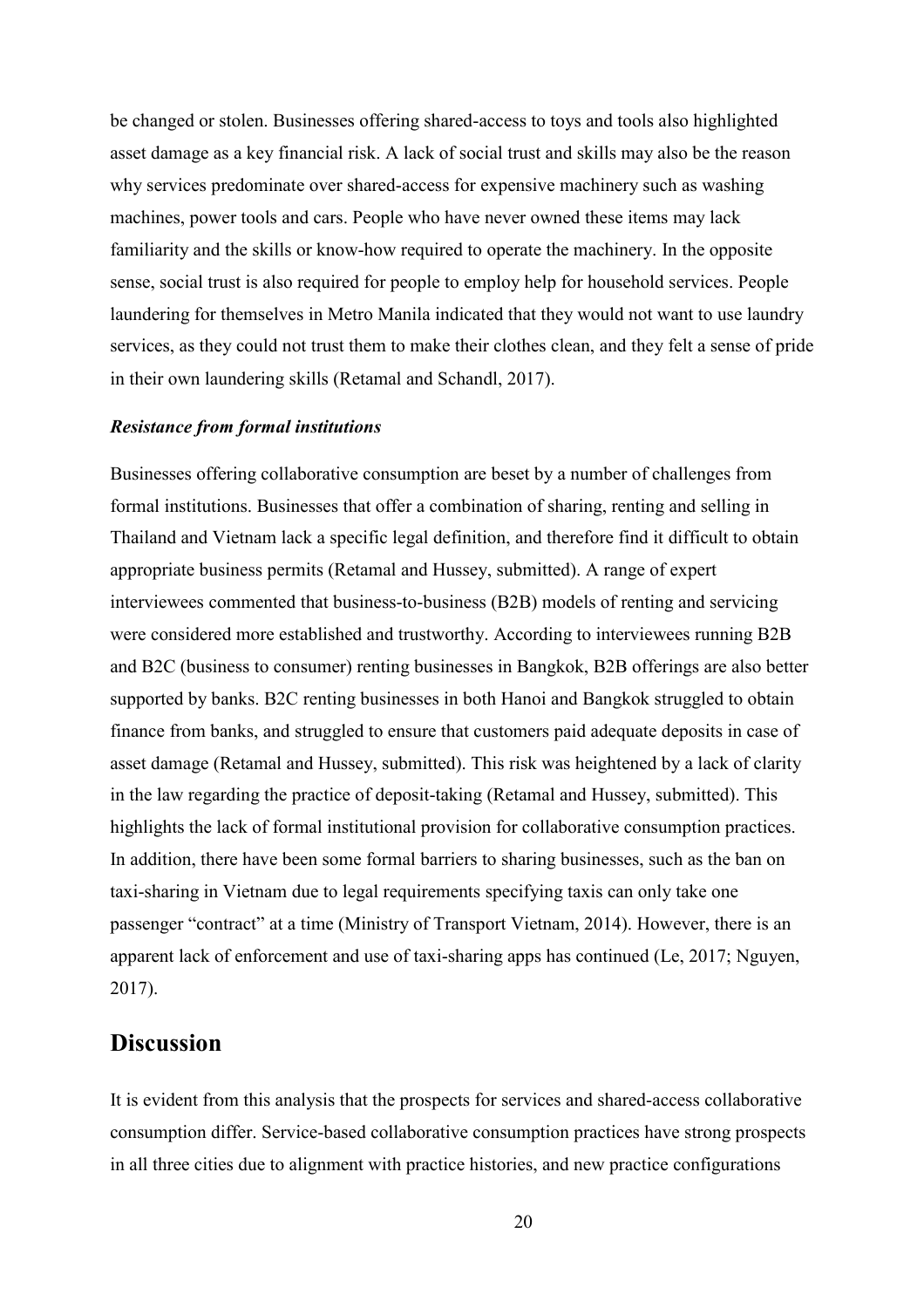associated with the use of smartphone apps and electronic payments. The existence of socioeconomic inequalities in Bangkok and Metro Manila, and the availability of low-waged labour also supports service-based CC; however, this raises questions about social sustainability, and likely limits recruitment to the middle to upper-middle classes. Recruitment to service-based CC may also be limited to single people or to households where women are working.

With regard to shared-access CC, there are future prospects in Southeast Asian cities, with intensifying space pressures in the home and on the road, and growing aspirations for consumer lifestyles. However, shared-access CC practices face significant resistance in the personal, social and material worlds. Sharing goods clashes with existing habits to purchase and own, and personal disinclinations to share with others may also limit uptake of CC for certain goods. Consumers who have never used certain equipment before may lack knowhow, and this is interlinked with a lack of social trust in sharing expensive goods. While high density living environments can foster CC practices, and traffic congestion may facilitate uptake of transport sharing, some transport sharing practices such as bike share and rideshare may face challenges in the congested urban environment, due to a lack of public transport or cycling facilities. A lack of support from formal institutions in the form of legal frameworks and finance present significant resistance to new CC offerings, which may limit CC in the first instance.

Both service-based and shared-access CC are supported by the material environment in Southeast Asian cities - densely populated urban areas, small living spaces, and traffic congestion. These constraints on space and time can also encourage more environmentally sustainable forms of CC, where CC businesses are inclined to minimise motorised transport through congested streets, and to operate in close proximity to residential areas (Retamal, 2017). In these environments with space and time pressures, services can readily replace the need for certain home appliances (Retamal, 2017). However, this depends on the type of product and the way it is consumed and managed by the CC business (Retamal, 2017). These results suggest that there is some alignment between contexts that support growth of CC and those that facilitate more sustainable practices, however, noting that sustainable outcomes are not guaranteed.

The practice configurations that support collaborative consumption in Southeast Asian cities align with many of the configurations identified in advanced economies. In advanced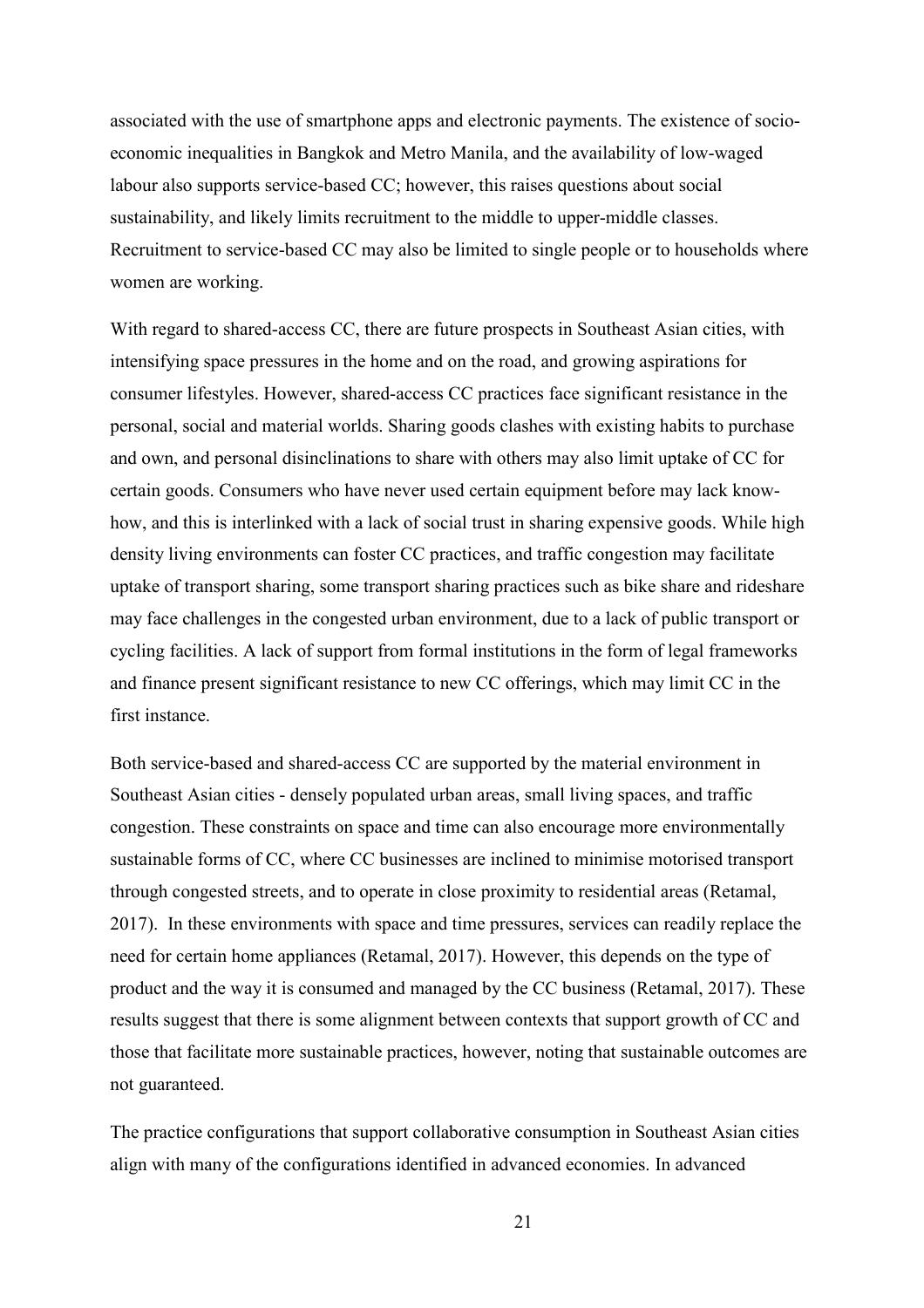economies, sharing economy users are characterised as young, university educated and middle class or affluent (Havas Worldwide, 2014; Martin et al., 2010; Owyang et al., 2014). The users of CC in this study included single people and families with working women, and were limited to the middle and upper middle classes. This is similar to users in advanced economies, however, this study additionally identified family structure and the work status of women as important factors contributing to uptake. The aspirations for consumer lifestyles identified in this study have also been noted as part of the sharing economy in Europe (Demailly and Novel, 2014), however, noting that in Southeast Asia, they are more likely to be "new consumers". Smartphones and electronic payments, and the rise of online shopping have also been noted as facilitators for the emergent sharing economy elsewhere in the world (Botsman and Rogers, 2010; Cohen and Kietzmann, 2014; Owyang et al., 2014). However, in Southeast Asia, CC businesses were more likely to operate both online and as a shopfront. The finding that space constraints within homes and time pressures arising from long commutes stimulate uptake of CC practices, may be new in this study, and may reflect the context of densely populated urban centres in Southeast Asia.

The small number of shared-access style businesses in each city means that the chance of exposure to the practice is still small. This lack of exposure and awareness to shared-access based CC practices has also been identified in the European setting (Laukkanen and Patala, 2014; Mont, 2004). In Huber's (2017) study, P2P accommodation fits with existing practice histories for Europeans and has good chances for exposure, but co-housing has less chance for embodiment due to the skills and know-how required. This is similar to the finding here, that a lack of know-how in operating equipment may prevent wider use of shared-access CC for expensive equipment. Other personal and social factors inhibiting uptake have been noted in studies investigating CC and product-services systems in advanced economies, such as the inclination to buy and own (see Vezzoli et al., 2015); and a lack of social trust (see Botsman and Rogers, 2010). Concerns for safety in transport sharing have also been identified in a study of the sharing economy in the Philippines (Roxas, 2016). The need for supportive regulatory and legislative frameworks to enable wider uptake of CC have also been noted in European studies (Ceschin, 2013; Laukkanen and Patala, 2014; Mont, 2004; Tukker and Tischner, 2006); along with the need for access to finance (Vezzoli et al., 2015).

This study is novel in identifying and aggregating a broad set of practice configurations that support or resist collaborative consumption for households in Southeast Asian cities to provide an overall perspective regarding future prospects. It is also novel in using social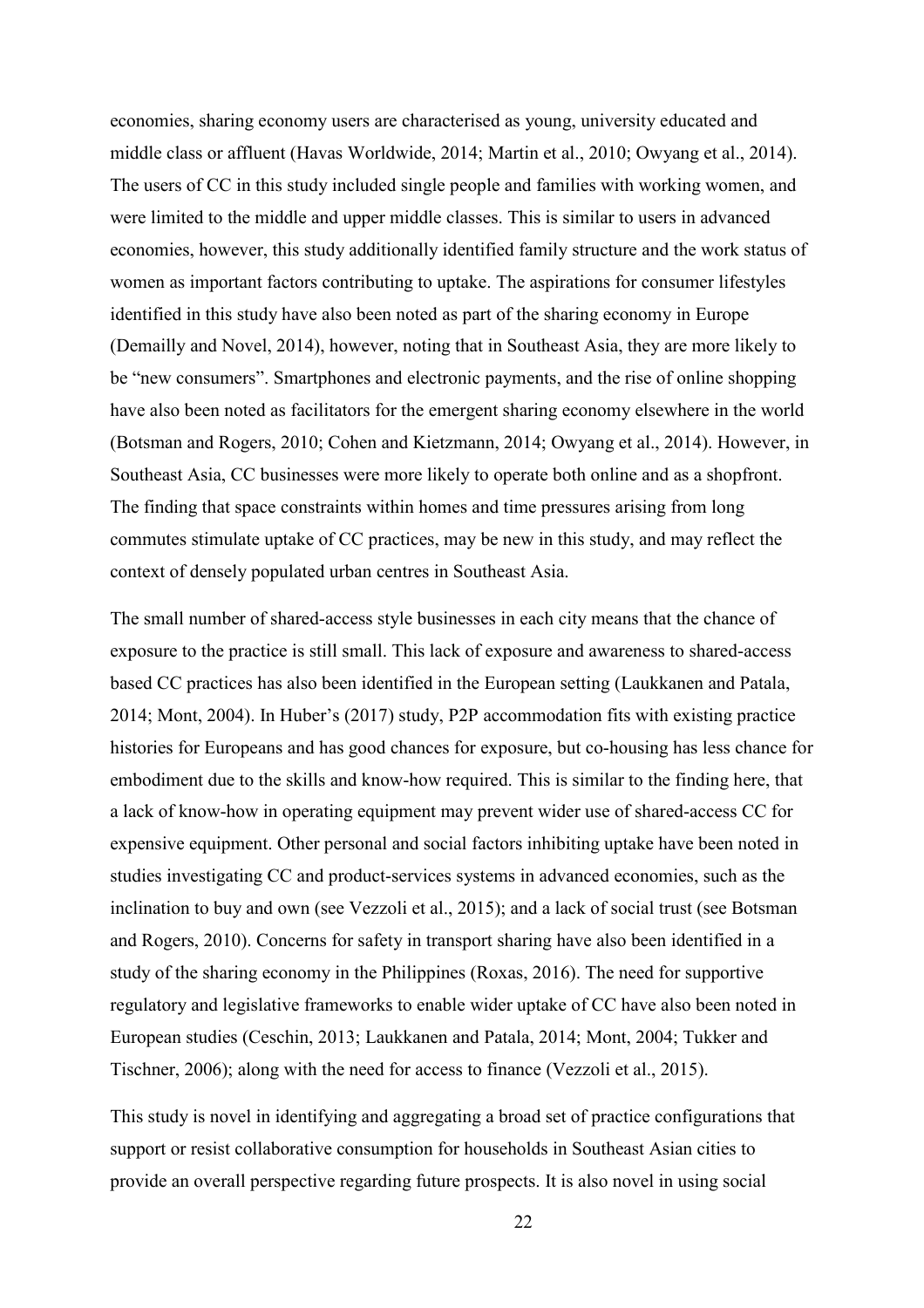practice theory at a macro level to understand common features of CC practice configurations. The results of this study confirm that many of the macro-level configurations supporting and resisting CC practices in advanced economies are similar in the Southeast Asian setting. However, the densely populated urban environments, and the space and time pressures within it, as well as the rise of new consumers, may create a unique configuration that supports uptake of CC, and differs from other regions in the world. This study has also identified an alignment between the urban environments that support CC and those that support more sustainable outcomes.

#### *Limitations and reflections*

This paper addresses a broad question across three countries/cities and multiple sectors. Using the SPT framework with its macro and micro level aspects was challenging when considering this breadth. As such, it was not possible to present details of all the different CC practices that were originally investigated, and this study instead focused on practice configurations that appeared common across multiple practices. At this stage, the CC business model is nascent, there are few businesses, and the businesses that were interviewed are broadly representative of the diversity available at the time of study. Drawing on over sixty in-country interviews with knowledgeable stakeholders, this study offers a useful overview of the factors influencing CC and its prospects as an emerging and potentially environmentally sustainable form of consumption. As CC practices develop, further research will help to illuminate the prospects for different CC business models and specific sectors.

A criticism of SPT is that it can be blind to the impact of power (Hargreaves, 2011; McMeekin and Southerton, 2012). This may be the case as the personal, social and material worlds are seen to be equally influencing practices, and in this study, it was difficult to gauge the relative impact of one dimension over another. Huber (2017) reflects that SPT may be less suitable for understanding systemic changes that affect practices, and proposes to adopt multilevel perspective (MLP) as a complement to SPT. The lack of a systemic focus is a legitimate concern; however, this may depend on the level of detail that is afforded to the macro-level context. This paper is unusual in focusing on the macro-level context while using the SPT lens.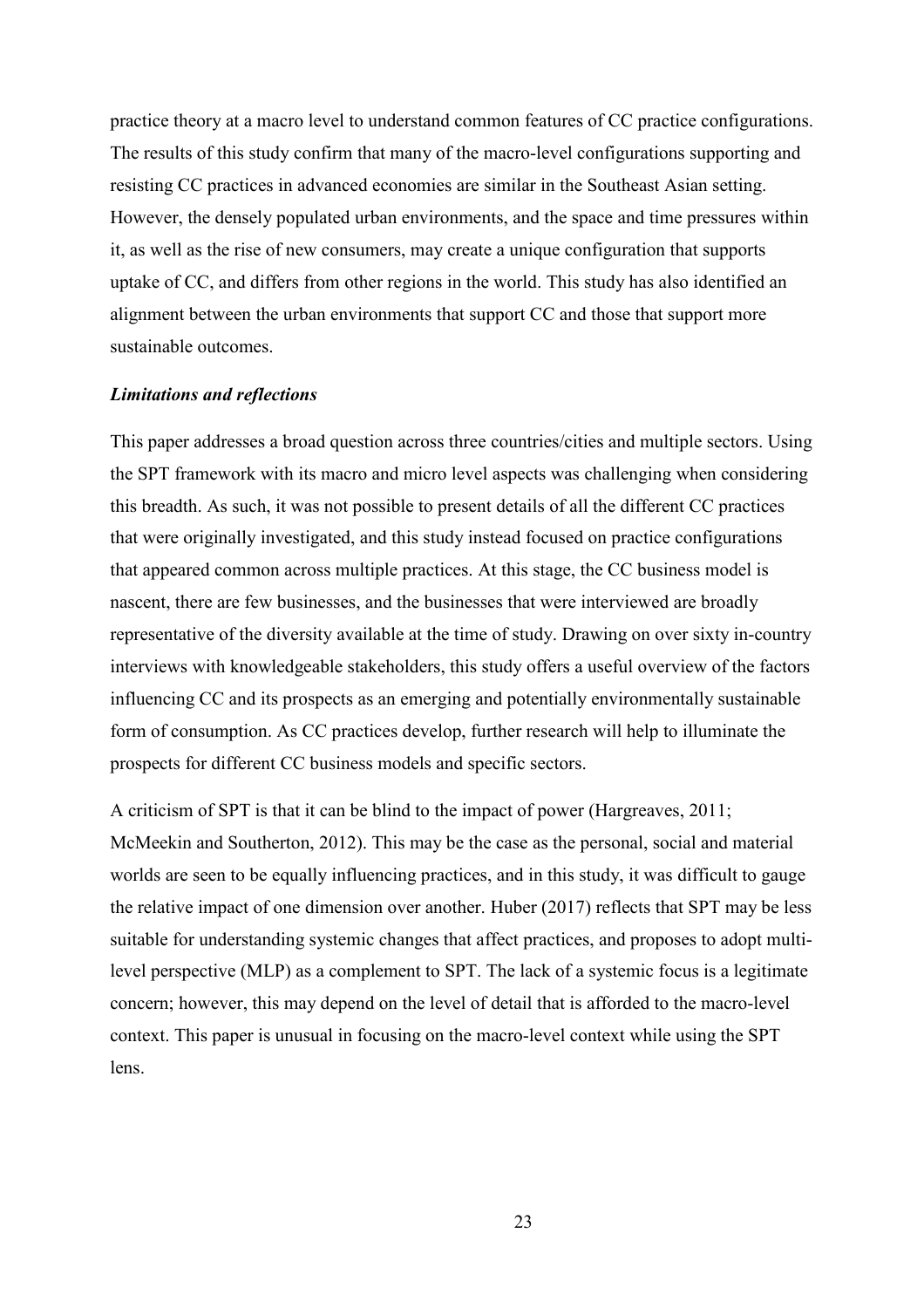### **Conclusions**

This paper has examined a body of research regarding collaborative consumption in three Southeast Asian cities – Hanoi, Metro Manila and Bangkok, using social practice theory to understand the prospects for collaborative consumption in Southeast Asian cities. The primary research question is: What are the prospects for collaborative consumption practices to expand and offer more environmentally sustainable consumption in Southeast Asian cities? The findings are separated by CC business type, as either "service-based" or "shared-access".

This study found that CC services are already established and normalised and have strong prospects for expansion in particular niches. In contrast, CC shared-access practices face significant resistance in all three cities. The expansion of service-based CC has implications for social sustainability as it relies on low-wage labour. As the middle class grows and wages increase in the future, the balance may shift away from services towards greater use of sharedaccess CC. However, this would require a supportive institutional environment in order to normalise shared-access CC and shift consumer perceptions. As such the prospects for shared-access CC are dependent on shifting configurations, particularly in the personal and social world.

The urban environments that supported uptake of CC practices in this study, also supported more sustainable outcomes. Densely populated areas with traffic congestion meant that CC operators were inclined to limit motorised transport. Small living spaces meant that the use of CC services or shared-access was more likely to replace a purchase. This suggests there are good prospects for relatively more sustainable outcomes for both types of CC operating in these environments. However, these outcomes are not guaranteed as they depend on the practices of both CC provider and consumer. As such, interventions are likely to be required to ensure more environmentally sustainable outcomes.

This study is novel in identifying and aggregating a broad set of practice configurations that support or resist collaborative consumption in Southeast Asian cities to provide an overall perspective regarding future prospects. Further research will be required to explore the micro level detail of configurations for specific sectors and to understand their prospects differentially.

### **Acknowledgements**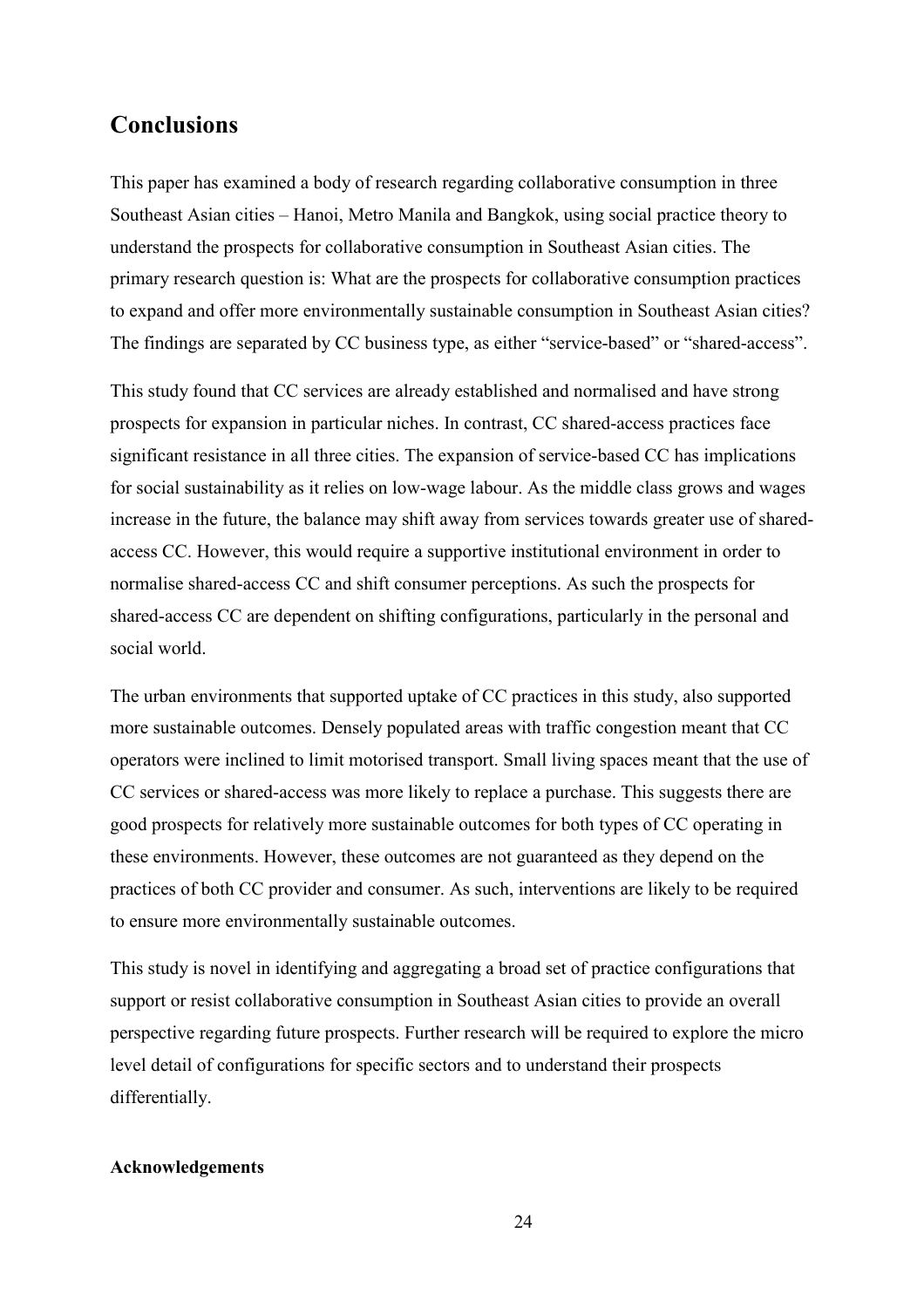Thanks to Prof. (Anthony) Shun Fung Chiu, Dr Tran Van Nhan, Dr Somporn

Kamolsiripichaiporn, Jem Baldisimo, Emee Tan, Thu Bui Minh and Piyanuch Sueb for their in-country assistance and translation. Thanks to Karen Hussey and Heinz Schandl for their support, reviews and advice; and to Tim Brennan for reviewing. The Australian Government Endeavour Fellowship, CSIRO and the Australian Government Research Training Program provided financial support. Thanks also to the anonymous reviewers for their constructive advice.

# **References**

- Akenji, L., Chen, H., 2016. A framework for shaping sustainable lifestyles: determinants and strategies (No. DTI/1717/PA). United Nations Environment Programme.
- Bardhi, F., Eckhardt, G.M., 2012. Access-Based Consumption: The Case of Car Sharing. Journal of Consumer Research 39, 881–898. https://doi.org/10.1086/666376
- Belk, R., 2014. You are what you can access: Sharing and collaborative consumption online. Journal of Business Research 67, 1595–1600. https://doi.org/10.1016/j.jbusres.2013.10.001
- Bocken, N.M.P., Short, S.W., Rana, P., Evans, S., 2014. A literature and practice review to develop sustainable business model archetypes. Journal of Cleaner Production 65, 42– 56. https://doi.org/10.1016/j.jclepro.2013.11.039
- Botsman, R., 2015. Defining The Sharing Economy: What Is Collaborative Consumption-- And What Isn't? | Co.Exist | ideas + impact [WWW Document]. Fast Company. URL http://www.fastcoexist.com/3046119/defining-the-sharing-economy-what-iscollaborative-consumption-and-what-isnt (accessed 9.8.15).
- Botsman, R., Rogers, R., 2010. What's mine is yours: The rise of collaborative consumption. Harper Collins.
- Burger Chakraborty, L., Sahakian, M., Rani, U., Shenoy, M., Erkman, S., 2016. Urban Food Consumption in Metro Manila: Interdisciplinary Approaches Towards Apprehending Practices, Patterns, and Impacts: Urban Food Consumption in Metro Manila. Journal of Industrial Ecology 20, 559–570. https://doi.org/10.1111/jiec.12402
- CCAP, 2015. Credit cards over pawn shops. Credit Card Association of the Philippines.
- Ceschin, F., 2013. Critical factors for implementing and diffusing sustainable product-Service systems: insights from innovation studies and companies' experiences. Journal of Cleaner Production 45, 74–88. https://doi.org/10.1016/j.jclepro.2012.05.034
- Codagnone, C., Martens, B., 2016. Scoping the sharing economy: Origins, definitions, impact and regulatory issues.
- Cohen, B., Kietzmann, J., 2014. Ride on! Mobility business models for the sharing economy. Organization & Environment 27, 279–296.
- Demailly, D., Novel, A.-S., 2014. The sharing economy: make it sustainable (No. 3/14). IDDRI - Institut du developpement durable et des relations internationales, Paris, France.
- Do, A.-M., 2014. GrabTaxi enters Vietnam, intensifying the battle for mobile taxi booking apps. Tech in Asia.
- Frenken, K., Schor, J., 2017. Putting the sharing economy into perspective. Environmental Innovation and Societal Transitions 23, 3–10. https://doi.org/10.1016/j.eist.2017.01.003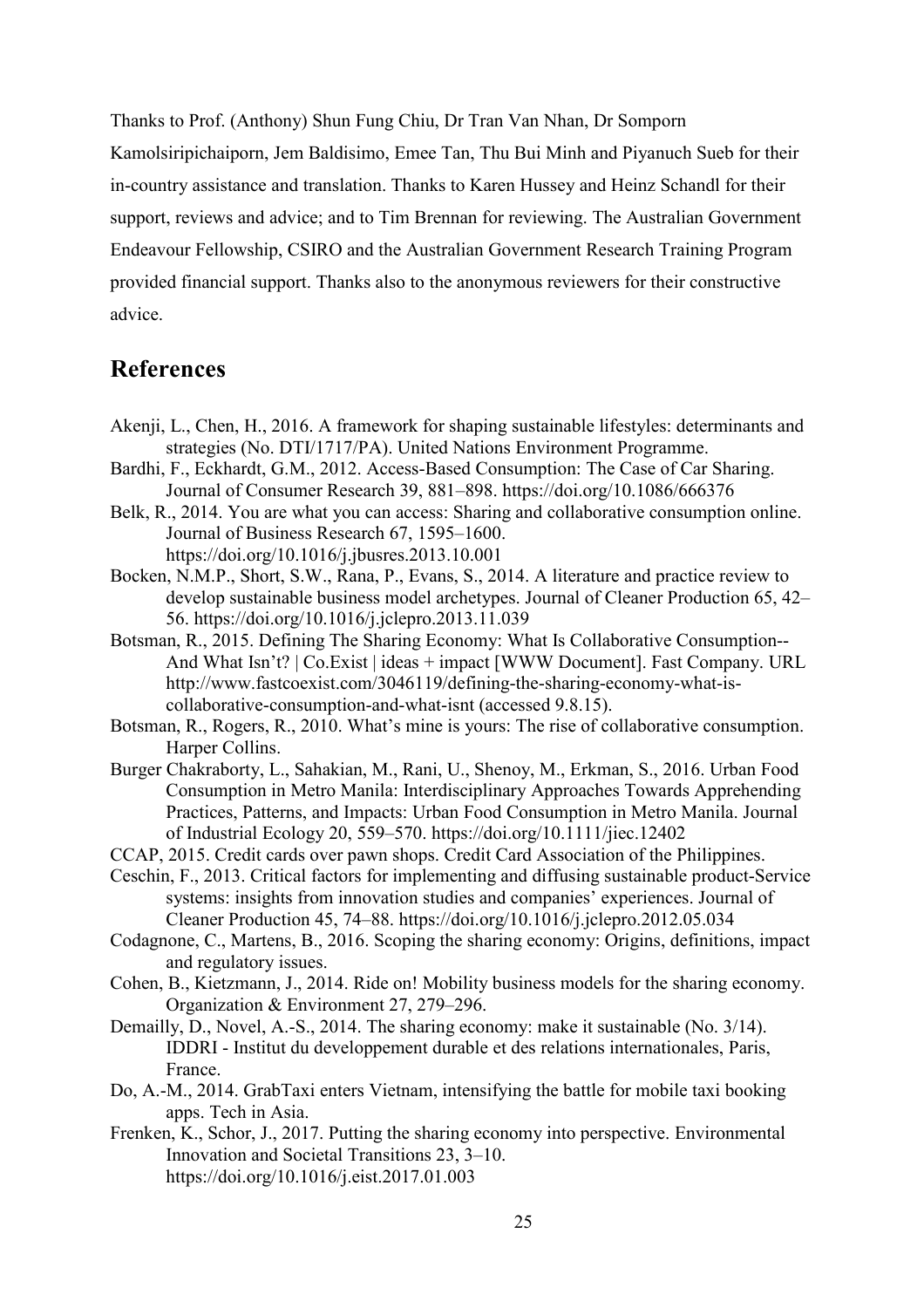- Geissdoerfer, M., Savaget, P., Bocken, N.M.P., Hultink, E.J., 2017. The Circular Economy A new sustainability paradigm? Journal of Cleaner Production 143, 757–768. https://doi.org/10.1016/j.jclepro.2016.12.048
- Habito, C.F., 2015. The "sharing economy." Philippine Daily Inquirer.
- Hargreaves, T., 2011. Practice-ing behaviour change: Applying social practice theory to proenvironmental behaviour change. Journal of Consumer Culture 11, 79–99. https://doi.org/10.1177/1469540510390500
- Havas Worldwide, 2014. Prosumer Report: The new consumer and the sharing economy (No. Vol. 18), Prosumer Report.
- Heiskanen, E., Jalas, M., 2003. Can services lead to radical eco-efficiency improvements?–a review of the debate and evidence. Corporate social responsibility and environmental management 10, 186–198.
- Hira, A., 2017. Profile of the sharing economy in the developing world: Examples of companies trying to change the world. Journal of Developing Societies 33, 244–271.
- Hira, A., Reilly, K., 2017. The Emergence of the Sharing Economy: Implications for Development. Journal of Developing Societies 0169796X1771007. https://doi.org/10.1177/0169796X17710071
- Hoballah, A., 2014. Plenary speech at 11th Asia Pacific Roundtable for Sustainable Consumption and Production (APRSCP): "Paving the Way to the Future We Want in Asia and the Pacific."
- Huber, A., 2017. Theorising the dynamics of collaborative consumption practices: A comparison of peer-to-peer accommodation and cohousing. Environmental Innovation and Societal Transitions 23, 53–69. https://doi.org/10.1016/j.eist.2016.12.001
- Jaeger-Erben, M., Offenberger, U., 2014. A Practice Theory Approach to Sustainable Consumption. GAIA - Ecological Perspectives for Science and Society 23, 166–174. https://doi.org/10.14512/gaia.23.S1.4
- Laukkanen, M., Patala, S., 2014. Analysing barriers to sustianable business model innovations: Innovation systems approach. Presented at the The XXV ISPIM Conference – Innovation for Sustainable Economy & Society, Dublin, Ireland.
- Le, D., 2017. Grab, Uber carpool services banned in Hanoi. Vietnam Economic Times.
- Martin, C.J., 2016. The sharing economy: A pathway to sustainability or a nightmarish form of neoliberal capitalism? Ecological Economics 121, 149–159. https://doi.org/10.1016/j.ecolecon.2015.11.027
- Martin, E., Shaheen, S., Lidicker, J., 2010. Impact of Carsharing on Household Vehicle Holdings: Results from North American Shared-Use Vehicle Survey. Transportation Research Record: Journal of the Transportation Research Board 2143, 150–158. https://doi.org/10.3141/2143-19
- McMeekin, A., Southerton, D., 2012. Sustainability transitions and final consumption: practices and socio-technical systems. Technology Analysis & Strategic Management 24, 345–361. https://doi.org/10.1080/09537325.2012.663960
- Ministry of Transport Vietnam, 2014. Circular providing for operation and management of automobile transport and supporting services to road transport, No. 63/2014/TT-BGTVT.
- Mont, O., 2004. Institutionalisation of sustainable consumption patterns based on shared use. Ecological Economics 50, 135–153. https://doi.org/10.1016/j.ecolecon.2004.03.030
- Mont, O., Neuvonen, A., Lähteenoja, S., 2014. Sustainable lifestyles 2050: stakeholder visions, emerging practices and future research. Journal of Cleaner Production 63, 24– 32. https://doi.org/10.1016/j.jclepro.2013.09.007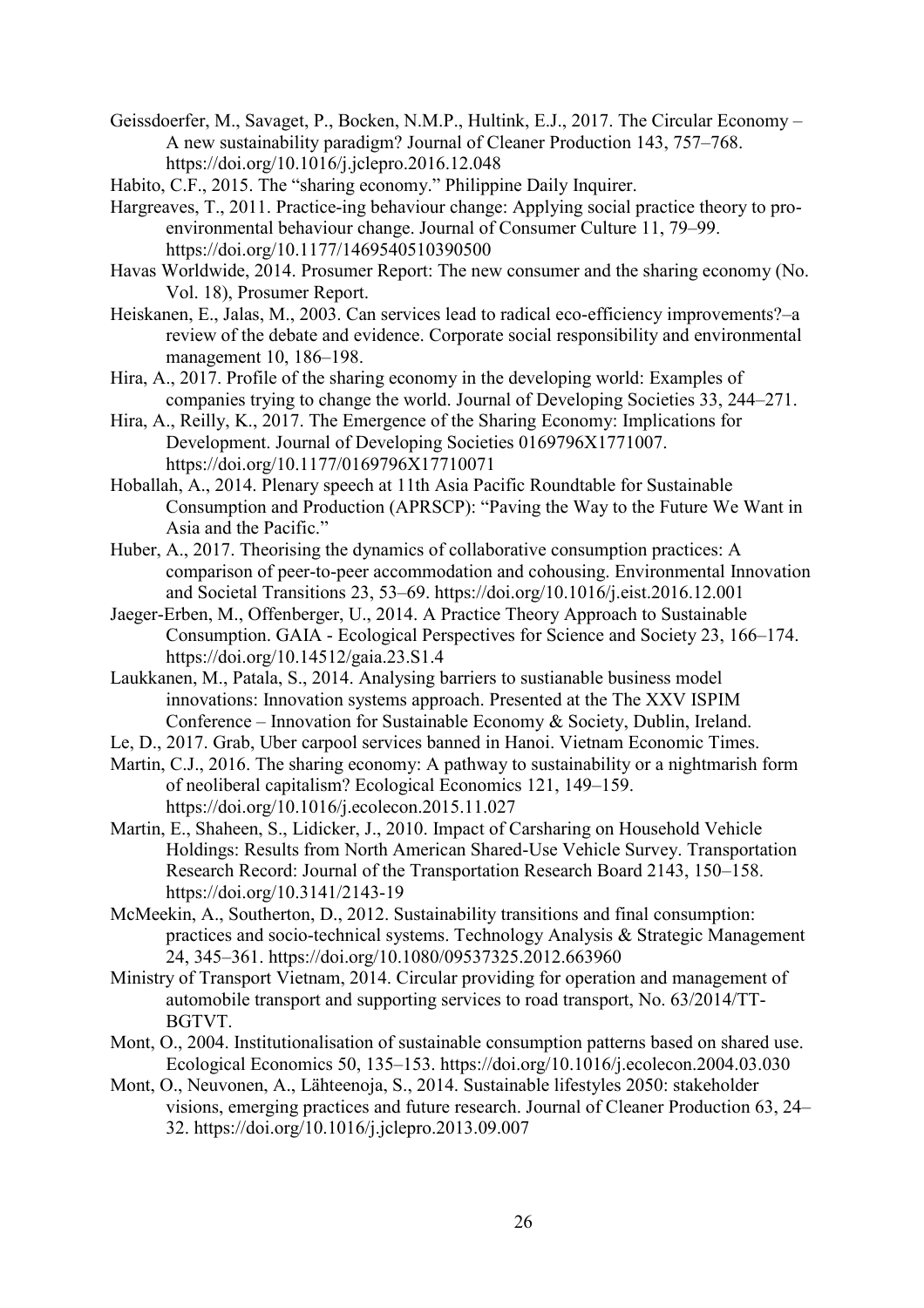- Mont, O., Plepys, A., 2008. Sustainable consumption progress: should we be proud or alarmed? Journal of Cleaner Production 16, 531–537. https://doi.org/10.1016/j.jclepro.2007.01.009
- Mylan, J., 2015. Understanding the diffusion of Sustainable Product-Service Systems: Insights from the sociology of consumption and practice theory. Journal of Cleaner Production 97, 13–20. https://doi.org/10.1016/j.jclepro.2014.01.065
- Nguyen, Q., 2017. MoT bans GrabShare. Vietnam Economic Times.
- Owyang, J., Samuel, A., Grenville, A., 2014. Sharing is the new buying: How to win in the collaborative economy. Vision Critical.
- Retamal, M., 2017. Product-service systems in Southeast Asia: Business practices and factors influencing environmental sustainability. Journal of Cleaner Production 143, 894–903. https://doi.org/10.1016/j.jclepro.2016.12.032
- Retamal, M., submitted. Characterizing collaborative consumption in Southeast Asian cities: exploring the possibilities for "lifestyle leapfrogging."
- Retamal, M., Hussey, K., submitted. Transitions to sharing? Barriers and Enablers for Collaborative Consumption in Southeast Asian cities.
- Retamal, M., Schandl, H., 2017. Dirty laundry in Manila: comparing resource consumption practices for individual and shared laundering. Journal of Industrial Ecology 22, 1389–1401. https://doi.org/10.1111/jiec.12696
- Ritchie, J., Lewis, J. (Eds.), 2003. Qualitative research practice: a guide for social science students and researchers. Sage Publications, London ; Thousand Oaks, Calif.
- Røpke, I., 2009. Theories of practice New inspiration for ecological economic studies on consumption. Ecological Economics 68, 2490–2497. https://doi.org/10.1016/j.ecolecon.2009.05.015
- Roxas, M.C.M., 2016. The sharing economy in the global south and sustainability transitions (Masters Thesis). Lund University IIIEE, Sweden.
- Sahakian, M., 2014. Keeping cool in southeast Asia energy consumption and urban airconditioning. Palgrave Macmillan, Basingstoke.
- Sahakian, M., Steinberger, J., 2011. Energy Reduction Through a Deeper Understanding of Household Consumption: Staying Cool in Metro Manila. Journal of Industrial Ecology 15, 31–48. https://doi.org/10.1111/j.1530-9290.2010.00305.x
- Sahakian, M., Wilhite, H., 2014. Making practice theory practicable: Towards more sustainable forms of consumption. Journal of Consumer Culture 14, 25–44. https://doi.org/10.1177/1469540513505607
- Saloma, C., Akpedonu, E., 2016. Eating in vertical neighborhoods, in: Sahakian, M., Saloma, C., Erkman, S. (Eds.), Food Consumption in the City: Practices and Patterns in Urban Asia and the Pacific. Taylor and Francis.
- Schandl, H., West, J., 2010. Resource use and resource efficiency in the Asia–Pacific region. Global Environmental Change 20, 636–647. https://doi.org/10.1016/j.gloenvcha.2010.06.003
- Shove, E., 2014. Putting practice into policy: reconfiguring questions of consumption and climate change. Contemporary Social Science 9, 415–429. https://doi.org/10.1080/21582041.2012.692484
- Shove, E., 2003a. Converging conventions of comfort, cleanliness and convenience. Journal of Consumer policy 26, 395–418.
- Shove, E., 2003b. Comfort, cleanliness and convenience: the social organization of normality, New technologies/new cultures. Berg, Oxford.
- Spaargaren, G., 2011. Theories of practices: Agency, technology, and culture. Global Environmental Change 21, 813–822. https://doi.org/10.1016/j.gloenvcha.2011.03.010